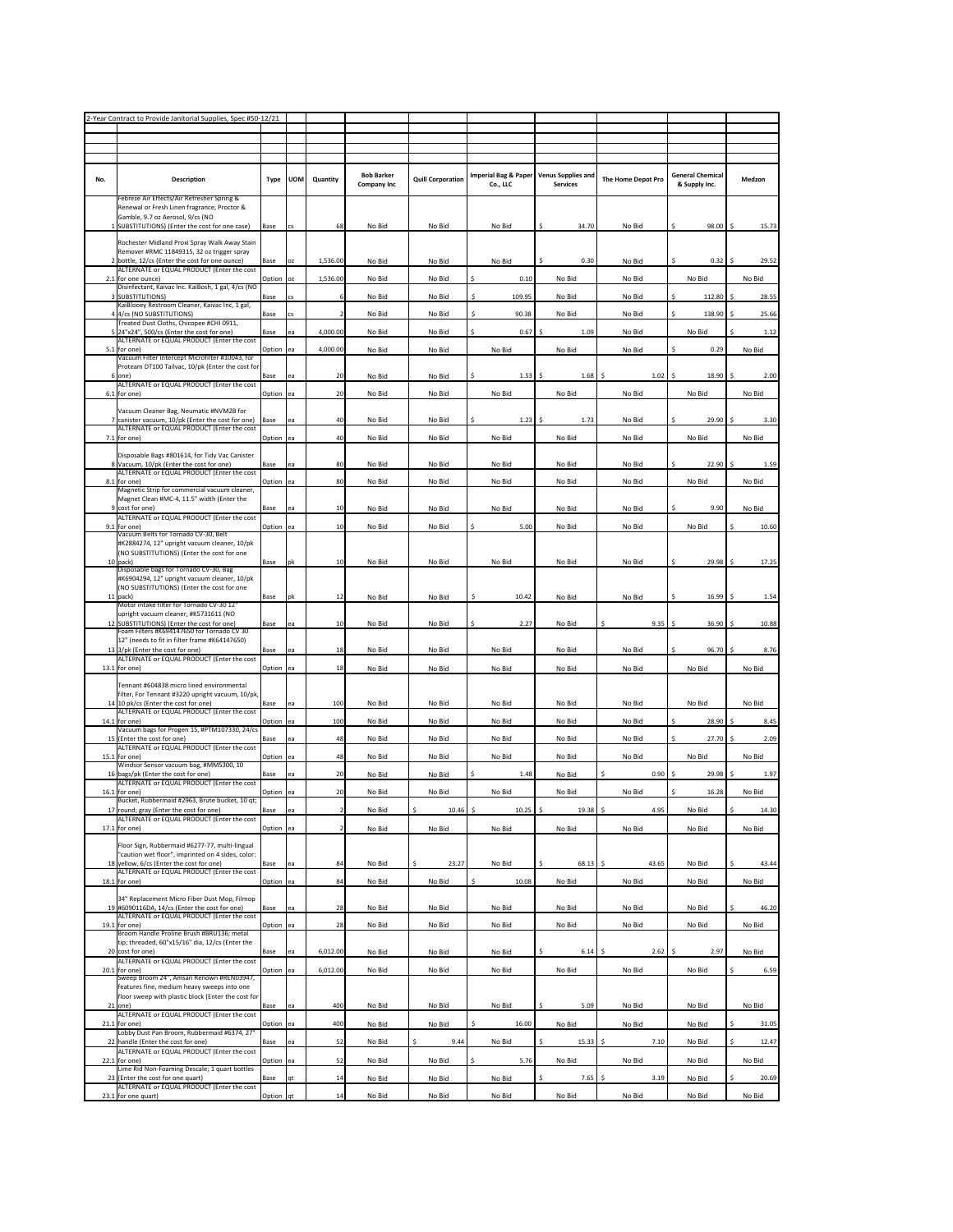|      | Hospeco Health Guards Toilet Seat Covers, #HOS                                                     |            |     |            |        |           |            |             |             |            |             |
|------|----------------------------------------------------------------------------------------------------|------------|-----|------------|--------|-----------|------------|-------------|-------------|------------|-------------|
|      | HG-500, White, 250/Pack, 20 pk/cs (Enter the                                                       |            |     |            |        |           |            |             |             |            |             |
|      | 24 cost for one)                                                                                   | Base       | ea  | 240,000.00 | No Bid | No Bid    | No Bid     | 0.03        | 1.56        | No Bid     | 0.02        |
|      | ALTERNATE or EQUAL PRODUCT (Enter the cost<br>24.1 for one)                                        |            | ea  |            | No Bid | No Bid    | ¢<br>0.01  | No Bid      | No Bid      | 87.00      | No Bid      |
|      |                                                                                                    | Option     |     | 240,000.00 |        |           |            |             |             |            |             |
|      | Spray bottle, Unisan #UNS 32, mix dispense                                                         |            |     |            |        |           |            |             |             |            |             |
|      | concentrated cleaning products, natural color,<br>plastic bottles have quantity graduations, 32 oz |            |     |            |        |           |            |             |             |            |             |
| 25   | capacity (Enter the cost for one)                                                                  | Base       | ea  | 364        | No Bid | 1.00      | No Bid     | Ś<br>1.31   | 0.49        | No Bid     | 4.87        |
|      | ALTERNATE or EQUAL PRODUCT (Enter the cost                                                         |            |     |            |        |           |            |             |             |            |             |
|      | 25.1 for one)                                                                                      | Option     | ea  | 364        | No Bid | No Bid    | 0.96       | No Bid      | No Bid      | 0.69       | No Bid      |
|      |                                                                                                    |            |     |            |        |           |            |             |             |            |             |
|      | Trigger Sprayer, Unisan #UNS 922-9, 9.5", for 32<br>oz spray btl (must fit item #25 but could be   |            |     |            |        |           |            |             |             |            |             |
|      | 26 ordered separately) (Enter the cost for one)                                                    | Base       | ea  | 1,264.00   | No Bid | 1.03      | No Bid     | Ŝ<br>1.65   | 0.54        | No Bid     | 1.27        |
|      | ALTERNATE or EQUAL PRODUCT (must fit item                                                          |            |     |            |        |           |            |             |             |            |             |
|      | #25.1 but could be ordered separately) (Enter                                                      |            |     |            |        |           |            |             |             |            |             |
|      | 26.1 the cost for one)<br>Simoniz Almond Pearl Liquid Hand Soap,                                   | Option     | ea  | 1,264.00   | No Bid | No Bid    | 0.96<br>Ŝ  | No Bid      | No Bid      | 0.74       | No Bid      |
|      | #CS0215004, 1 gal Btl, 4/cs (Enter cost for one                                                    |            |     |            |        |           |            |             |             |            |             |
|      | 27 gallon)                                                                                         | Base       | gal | 12         | No Bid | No Bid    | No Bid     | 28.89       | 8.49        | No Bid     | 15.39       |
|      | ALTERNATE or EQUAL PRODUCT (Enter the cost                                                         |            |     |            |        |           |            |             |             |            |             |
|      | 27.1 for one gallon)                                                                               | Option     | gal | 12         | No Bid | No Bid    | Ś<br>8.21  | No Bid      | No Bid      | 4.60<br>Ś  | No Bid      |
|      | Carpet Cleaner, Revitalize Carpet Extraction<br>Cleaner, 1 gal, 4/cs (Enter the cost for one       |            |     |            |        |           |            |             |             |            |             |
|      | 28 gallon)                                                                                         | Base       | gal | 20         | No Bid | No Bid    | No Bid     | 23.43       | 10.22       | No Bid     | Ś<br>60.50  |
|      | ALTERNATE or EQUAL PRODUCT (Enter the cost                                                         |            |     |            |        |           |            |             |             |            |             |
|      | 28.1 for one gallon)                                                                               | Option gal |     | 20         | No Bid | No Bid    | No Bid     | No Bid      | No Bid      | 6.99       | No Bid      |
|      | Dual Surface Scrub Brush, Proline #BRU3410, 10                                                     |            |     |            |        |           |            |             |             |            |             |
|      | plastic block with threaded handle hole (Enter<br>29 the cost for one)                             | Base       | ea  | 128        | No Bid | No Bid    | No Bid     | \$<br>28.82 | 7.00        | No Bid     | Ś<br>23.14  |
|      | ALTERNATE or EQUAL PRODUCT (Enter the cost                                                         |            |     |            |        |           |            |             |             |            |             |
| 29.1 | for one)                                                                                           | Option     | ea  | 128        | No Bid | No Bid    | No Bid     | No Bid      | No Bid      | 7.82       | No Bid      |
|      | Grout brush, Proline #BRU9008, 8" long, plastic                                                    |            |     |            |        |           |            |             |             |            |             |
|      | 30 handle (Enter the cost for one)                                                                 | Base       | ėя  | 36         | No Bid | No Bid    | No Bid     | \$<br>2.19  | 0.58<br>Ŝ   | No Bid     | 3.96        |
|      | ALTERNATE or EQUAL PRODUCT (Enter the cost<br>30.1 for one)                                        |            |     | 36         |        | No Bid    | 5.64       | No Bid      | No Bid      | 2.49       |             |
|      | Swiffer Duster w/ extended handle #PGC44750,                                                       | Option     | ea  |            | No Bid |           |            |             |             |            | No Bid      |
|      | 31 12/cs (Enter the cost for one)                                                                  | Base       | ea  | 168        | No Bid | No Bid    | No Bid     | \$<br>13.85 | 8.78<br>Ś   | Ŝ<br>15.40 | \$<br>2.47  |
|      | ALTERNATE or EQUAL PRODUCT (Enter the cost                                                         |            |     |            |        |           |            |             |             |            |             |
| 31.1 | for one)                                                                                           | Option     | ea  | 168        | No Bid | No Bid    | No Bid     | No Bid      | No Bid      | No Bid     | No Bid      |
|      | Swiffer Duster Refill #PGC41767, 10/bx, 6 bx/cs<br>32 (Enter the cost for one)                     | Base       |     | 32,460.00  | No Bid | 8.28      | No Bid     | 15.68       | 8.66        | 22.90      | \$<br>1.13  |
|      | ALTERNATE or EQUAL PRODUCT (Enter the cost                                                         |            | ea  |            |        |           |            |             |             |            |             |
|      | 32.1 for one)                                                                                      | Option     | ea  | 32,460.00  | No Bid | No Bid    | No Bid     | No Bid      | No Bid      | No Bid     | No Bid      |
|      | Radiator Brush, Weiler Brush Co #73055, black                                                      |            |     |            |        |           |            |             |             |            |             |
|      | horsehair, 24" overall length, 7.5" brush part;                                                    |            |     |            |        |           |            |             |             |            | \$          |
|      | 33 2.5" trim (Enter the cost for one)<br>ALTERNATE or EQUAL PRODUCT (Enter the cost                | Base       | ea  |            | No Bid | No Bid    | No Bid     | \$<br>5.60  | No Bid      | No Bid     | 5.40        |
|      | 33.1 for one)                                                                                      | Option     | ea  |            | No Bid | No Bid    | No Bid     | No Bid      | No Bid      | No Bid     | No Bid      |
|      | Scrubbing Pad, Americo Mfg Octopus Pad                                                             |            |     |            |        |           |            |             |             |            |             |
|      | #541020, 102 medium duty blue, 4.5"x10",                                                           |            |     |            |        |           |            |             |             |            |             |
| 34   | 5/bag, 4 bags/bx (Enter the cost for one)<br>ALTERNATE or EQUAL PRODUCT(Enter the cost             | Base       | ea  | 8,080.00   | No Bid | No Bid    | No Bid     | 1.61        | 10.34       | No Bid     | 2.20        |
|      | 34.1 for one)                                                                                      | Option     | ea  | 8,080.00   | No Bid | No Bid    | No Bid     | No Bid      | No Bid      | 0.58       | No Bid      |
|      |                                                                                                    |            |     |            |        |           |            |             |             |            |             |
|      | Floor Cleaner, Dynamic Research Co Saf-T-Step;                                                     |            |     |            |        |           |            |             |             |            |             |
|      | slip resistant cleaner treatment for porous,                                                       |            |     |            |        |           |            |             |             |            |             |
|      | unsealed quarry, ceramic tiles concrete floors, 1<br>35 gal, 4/cs (Enter the cost for one gallon)  |            |     |            |        |           |            | 30.47<br>Ś  |             |            | 32.90<br>Ś  |
|      | ALTERNATE or EQUAL PRODUCT (Enter the cost                                                         | Base       | gal | 32         | No Bid | No Bid    | No Bid     |             | No Bid      | No Bid     |             |
|      | 35.1 for one gallon)                                                                               | Option gal |     | 32         | No Bid | No Bid    | No Bid     | No Bid      | No Bid      | No Bid     | No Bid      |
|      | Spray Wipe Cleaner, Hillyard Arsenal Assurance                                                     |            |     |            |        |           |            |             |             |            |             |
|      | HD #HIL0080125, 2.5 lt, 4/cs Dispenser will be<br>provided at no cost to item award (Enter the     |            |     |            |        |           |            |             |             |            |             |
|      | 36 cost for one liter)                                                                             | Base       |     | 10         | No Bid | No Bid    | No Bid     | No Bid      | No Bid      | No Bid     | Š.<br>9.33  |
|      | ALTERNATE or EQUAL PRODUCT (Enter the cost                                                         |            |     |            |        |           |            |             |             |            |             |
|      | 36.1 for one liter)                                                                                | Option     | It  | 10         | No Bid | No Bid    | No Bid     | No Bid      | No Bid      | No Bid     | No Bid      |
|      |                                                                                                    |            |     |            |        |           |            |             |             |            |             |
|      | Stainless Steel Cleaner (Soy base), RMC Natural<br>Shine Stainless Steel Cleaner #REN05005AM, 1    |            |     |            |        |           |            |             |             |            |             |
| 37   | gt, 6/cs (Enter the cost for one quart)                                                            | Base       | at  | 30         | No Bid | No Bid    | No Bid     | 8.47<br>Ŝ   | 4.11        | No Bid     | 21.87       |
|      | ALTERNATE or EQUAL PRODUCT (Enter the cost                                                         |            |     |            |        |           |            |             |             |            |             |
|      | 37.1 for one quart)                                                                                | Option     |     | 30         | No Bid | No Bid    | No Bid     | No Bid      | No Bid      | No Bid     | No Bid      |
|      | Filmop rapido 16" microfiber mops #6090114FF,<br>GREEN, launderable, 25/cs (NO SUBSTITUTIONS)      |            |     |            |        |           |            |             |             |            |             |
|      | 38 (Enter the cost for one case)                                                                   | Base       | cs  | 13         | No Bid | No Bid    | No Bid     | No Bid      | 285.00      | 163.00     | Ś<br>11.50  |
|      | RED, launderable, 25/cs (NO SUBSTITUTIONS)                                                         |            |     |            |        |           |            |             |             |            |             |
|      | 39 (Enter cost for one case)                                                                       | Base       | cs  | 13         | No Bid | No Bid    | No Bid     | No Bid      | Ś<br>285.00 | 163.00     | \$<br>11.50 |
|      | Filmop Velcro Strip #P191038E (NO                                                                  |            |     |            |        |           |            |             |             |            | Ś           |
|      | 40 SUBSTITUTIONS) (Enter the cost for one)<br>Filmop Velcro Strip #P191039E (NO                    | Base       | ea  | 48         | No Bid | No Bid    | No Bid     | No Bid      | No Bid      | No Bid     | 6.46        |
|      | 41 SUBSTITUTIONS) (Enter cost for one)                                                             | Base       | ea  | 48         | No Bid | No Bid    | No Bid     | No Bid      | No Bid      | No Bid     | Ś<br>7.15   |
|      |                                                                                                    |            |     |            |        |           |            |             |             |            |             |
|      | Telescoping Handle #0000AM3040A, for Filmop                                                        |            |     |            |        |           |            |             |             |            |             |
|      | Folding Mop Holder, 38"-72", 10/cs (must fit<br>item #41 but could be ordered separately) (NO      |            |     |            |        |           |            |             |             |            |             |
|      | 42 SUBSTITUTIONS) (Enter the cost for one)                                                         | Base       | ea  | 120        | No Bid | No Bid    | No Bid     | No Bid      | No Bid      | No Bid     | \$<br>32.85 |
|      | 32" Dust Mop Holder w/ replaceable Velcro                                                          |            |     |            |        |           |            |             |             |            |             |
|      | straps, Filmop #5278, 10/cs (Enter the cost for                                                    |            |     |            |        |           |            |             |             |            |             |
|      | 43 one)                                                                                            | Base       | ea  | 80         | No Bid | No Bid    | No Bid     | No Bid      | No Bid      | No Bid     | \$<br>83.37 |
|      | ALTERNATE or EQUAL PRODUCT (Enter the cost<br>43.1 for one)                                        | Option ea  |     | 80         | No Bid | No Bid    | No Bid     | No Bid      | No Bid      | No Bid     | No Bid      |
|      |                                                                                                    |            |     |            |        |           |            |             |             |            |             |
|      | Floor conditioner neutralizer Hillyard #HIL00831,                                                  |            |     |            |        |           |            |             |             |            |             |
|      | 5 oz pouch makes 3 gal, 90 pouches/cntr, 2                                                         |            |     |            |        |           |            |             |             |            |             |
|      | 44 cntr/cs (Enter the cost for one ounce)<br>ALTERNATE or EQUAL PRODUCT (Enter the cost            | Base       | ΟZ  | 900        | No Bid | No Bid    | No Bid     | Ś<br>0.10   | No Bid      | No Bid     | Ś<br>47.49  |
|      | 44.1 for one ounce)                                                                                | Option     | oz  | 900        | No Bid | No Bid    | No Bid     | No Bid      | No Bid      | No Bid     | No Bid      |
|      | Counter brush, Proline Brush #BRU5308, 13"                                                         |            |     |            |        |           |            |             |             |            |             |
|      | foam plastic block w/ bi-directional hanging                                                       |            |     |            |        |           |            |             |             |            |             |
| 45   | hole, brush face 8", trim 2-5" (Enter the cost for<br>one)                                         | Base       |     | 152        |        | No Bid    | No Bid     | Ś<br>8.98   | \$<br>3.25  | No Bid     | Ś<br>12.05  |
|      |                                                                                                    |            | ea  |            | No Bid |           |            |             |             |            |             |
|      |                                                                                                    |            |     |            |        |           |            |             |             |            |             |
| 45.1 | ALTERNATE or EQUAL PRODUCT (Enter the cost<br>for one)                                             | Option     | ea  | 152        | No Bid | No Bid    | No Bid     | No Bid      | No Bid      | No Bid     | No Bid      |
|      | Floor burnishing pad; 20" beige, 5/bx (Enter the<br>46 cost for one)                               | Base       | ea  | 10         | No Bid | Ś<br>5.51 | s.<br>3.70 | Ś<br>6.17   | s.<br>2.92  | No Bid     | Ś<br>17.59  |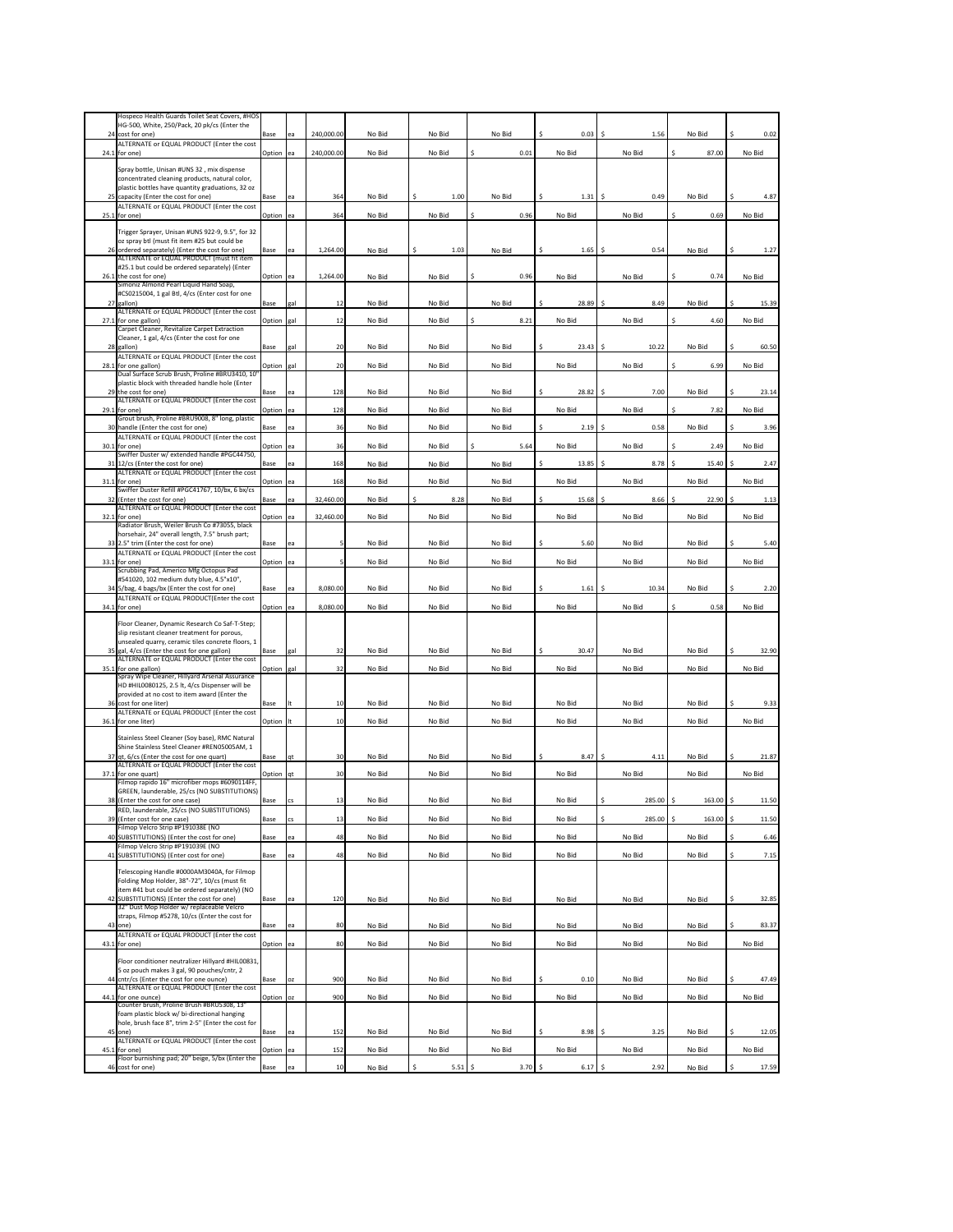|      | Bru-Clean TbC 2 Effervescent Disinfectant<br>Tablet. Must be US EPA Registered Cleaner-                                                            |                |     |           |        |             |            |             |            |           |             |
|------|----------------------------------------------------------------------------------------------------------------------------------------------------|----------------|-----|-----------|--------|-------------|------------|-------------|------------|-----------|-------------|
|      | Disinfectant with efficacy against bacteria in<br>biofilms, C. difficile spores, Mycobacterium bovis                                               |                |     |           |        |             |            |             |            |           |             |
|      | (TB), and other microorganisms in 4 minutes.<br>47 Item #161054; 256 tablets/tub, 2tubs/case                                                       | Base           | ea  | 11,340.00 | No Bid | No Bid      | No Bid     | \$<br>1.30  | No Bid     | 0.96<br>Ŝ | \$<br>0.47  |
|      | ALTERNATE or EQUAL PRODUCT (Enter the cost<br>47.1 for one)                                                                                        |                | ea  | 11,340.00 | No Bid | No Bid      | No Bid     | No Bid      | No Bid     | No Bid    | No Bid      |
|      | Laundry Detergent Powder Tide HE; must be low                                                                                                      | Option         |     |           |        |             |            |             |            |           |             |
|      | sudsing w/ a fresh scent for use in hot or cold<br>48 water; 143 oz box (Enter the cost for one ounce) Base                                        |                | oz  | 1,716.00  | No Bid | No Bid      | No Bid     | Ś<br>0.33   | \$<br>0.22 | No Bid    | 0.15        |
| 48.1 | ALTERNATE or EQUAL PRODUCT (Enter the cost<br>for one ounce)                                                                                       | Option         | oz  | 1,716.00  | No Bid | No Bid      | No Bid     | No Bid      | No Bid     | 0.48      | No Bid      |
|      | Liquid Fabric Softener Ultra Downy, April Fresh<br>Scent, 103 oz bottle (Enter the cost for one                                                    |                |     |           |        |             |            |             |            |           |             |
| 49   | ounce)<br>ALTERNATE or EQUAL PRODUCT (Enter the cost                                                                                               | Base           | 0Z  | 103       | No Bid | No Bid      | No Bid     | \$<br>0.30  | Ś<br>0.15  | No Bid    | \$<br>22.17 |
|      | 49.1 for one ounce)                                                                                                                                | Option         | 0Z  | 103       | No Bid | No Bid      | No Bid     | No Bid      | No Bid     | No Bid    | No Bid      |
|      | Dispatch hospital cleaner disinfectant towels w/<br>bleach RTU #69101, 7"x8" size wipe, 50                                                         |                |     |           |        |             |            |             |            |           |             |
|      | 50 wipes/bx, 6 bx/cs (Enter the cost for one)<br>ALTERNATE or EQUAL PRODUCT (Enter the cost                                                        | Base           | ea  | 60C       | No Bid | No Bid      | No Bid     | \$<br>1.21  | 16.67<br>Ŝ | No Bid    | \$<br>17.32 |
|      | 50.1 for one)<br>Comfresh White Air Freshener dispenser                                                                                            | Option         | ea  | 600       | No Bid | No Bid      | No Bid     | No Bid      | No Bid     | No Bid    | No Bid      |
| 51   | #REN03575CT, 12/cs (Enter the cost for one)<br>ALTERNATE or EQUAL PRODUCT (Enter the cost                                                          | Base           | PЯ  | 24        | No Bid | No Bid      | No Bid     | Ś<br>44.71  | 4.36       | No Bid    | Ś<br>15.32  |
|      | 51.1 for one)<br>Renown Comfresh Refill #REN03583-CT Mango                                                                                         | Option         | ea  | 24        | No Bid | No Bid      | No Bid     | No Bid      | No Bid     | No Bid    | No Bid      |
|      | 6/cs (must fit item #51 but could be ordered<br>52 separately) (Enter the cost for one)                                                            | Base           | ea  | 12        | No Bid | No Bid      | No Bid     | 8.38        | 9.07<br>Ś  | No Bid    | 23.87<br>Ś  |
|      | ALTERNATE or EQUAL PRODUCT (must fit item<br>#51.1 but could be ordered separately) (Enter                                                         |                |     |           |        |             |            |             |            |           |             |
|      | 52.1 the cost for one)                                                                                                                             | Option         | ea  | 12        | No Bid | No Bid      | No Bid     | No Bid      | No Bid     | No Bid    | No Bid      |
|      | Deb InstantFOAM Complete hand sanitizer,<br>Instant Foam #IFC1LI, Alcohol-based foam hand                                                          |                |     |           |        |             |            |             |            |           |             |
|      | sanitizer topical solution. Must be perfume and<br>dye-free alcohol-based instantFOAM hand                                                         |                |     |           |        |             |            |             |            |           |             |
|      | sanitizer with moisturizer and skin conditioner.<br>Glove compatible. 1 liter refills, 6/cs.(NO                                                    |                |     |           |        |             |            |             |            |           |             |
|      | 53 SUBSTITUTIONS) (Enter cost for one case)<br>Purel advanced hand sanitizer, 1 liter bag, 4/cs                                                    | Base           | ٢S  | 30        | No Bid | No Bid<br>Ś | 125.16     | No Bid<br>Ś | 86.46      | No Bid    | 17.55       |
|      | 54 #2156-08 (Enter the cost for one liter)<br>ALTERNATE or EQUAL PRODUCT (PRODUCT<br>MUST FIT IN EXISTING DISPENSER-PURRELL NXT                    | Base           |     | 96        | No Bid | 9.65        | Ś<br>14.78 | 0.02        | 12.37<br>Ś | 15.95     | \$<br>15.05 |
|      | PUSH DISPENSER #GOJ212006) (Enter the cost<br>54.1 for one liter)                                                                                  |                | It  | 96        | No Bid | No Bid      | No Bid     | No Bid      | No Bid     | No Bid    | No Bid      |
| 55   | Floor Scrubbing pad, Premiere #PAD 4017, 17"<br>blue, 5/bx (Enter the cost for one)                                                                | Option<br>Base | ea  | 1,135.00  | No Bid | Ś<br>3.98   | Ś<br>2.85  | Ś<br>13.45  | 2.40<br>Ś  | No Bid    | 3.56        |
| 55.1 | ALTERNATE or EQUAL PRODUCT (Enter the cost<br>for one)                                                                                             | Option         | ea  | 1,135.00  | No Bid | No Bid      | No Bid     | No Bid      | No Bid     | 2.99      | No Bid      |
|      | Champion Sprayon Furniture Polish, Lemon,                                                                                                          |                |     |           |        |             |            |             |            |           |             |
|      | 17oz, Aerosol, 12cans/cs Item#CHP5136 (NO<br>56 SUBSTITUTIONS) (Enter the cost for one case)                                                       | Base           | cs  |           | No Bid | No Bid      | No Bid     | 63.10<br>Ŝ  | No Bid     | 35.90     | 4.86        |
|      | Utility Brush, Abco #0003, 8" plastic handle, 3"                                                                                                   |                |     |           |        |             |            |             |            |           |             |
| 57   | polypropylene bristles (Enter the cost for one)<br>ALTERNATE or EQUAL PRODUCT (Enter the cost                                                      | Base           | ea  | 7         | No Bid | No Bid      | No Bid     | Ś<br>5.07   | Ś<br>4.40  | No Bid    | Ś<br>1.64   |
| 57.1 | for one)                                                                                                                                           | Option         | ea  |           | No Bid | No Bid      | No Bid     | No Bid      | No Bid     | No Bid    | No Bid      |
|      | Carpet Cleaner, Revitalize Carpet Extraction<br>58 Cleaner, 1 gal, 4/cs (Enter the cost for one gal)                                               | Base           | eal | £,        | No Bid | No Bid      | No Bid     | \$<br>23.43 | Ś<br>10.22 | No Bid    | \$<br>60.50 |
|      | ALTERNATE or EQUAL PRODUCT (Enter the cost<br>58.1 for one gal)                                                                                    | Option         | gal |           |        |             |            |             |            |           |             |
|      | Crystal Red Stain Plus by Whittaker. Coffee and<br>red stain spotter RTU, 12 oz, 12/cs (Enter the                                                  |                |     | ε         |        |             |            |             |            |           |             |
|      | 59 cost for one ounce)                                                                                                                             |                |     |           | No Bid | No Bid      | No Bid     | No Bid      | No Bid     | No Bid    | No Bid      |
|      | ALTERNATE or EQUAL PRODUCT (Enter the cost                                                                                                         | Base           | 0Z  | 288       | No Bid | No Bid      | No Bid     | No Bid      | No Bid     | No Bid    | 9.08        |
|      | 59.1 for one ounce)<br>Crystal Spotter by Whittaker, trigger spotter RTU                                                                           | Option         | oz  | 288       | No Bid | No Bid      | No Bid     | No Bid      | No Bid     | No Bid    | No Bid      |
|      | no VOCs, 22 fl oz, 6/cs (NO SUBSTITUTIONS)<br>60 (Enter the cost for case)                                                                         | Base           | cs  | 7         | No Bid | No Bid      | No Bid     | No Bid      | No Bid     | No Bid    | Ś<br>10.73  |
|      | Radiator Brush, straight foam Handle, Black<br>Tampico Fill, Weiler Brush Co #73050 (Enter the                                                     |                |     |           |        |             |            |             |            |           |             |
| 61   | cost for one)<br>ALTERNATE or EQUAL PRODUCT (Enter the cost                                                                                        | Base           | ea  | 4         | No Bid | No Bid      | No Bid     | Ś<br>11.16  | No Bid     | No Bid    | Ś<br>9.55   |
| 61.1 | for one)<br>Dust Pan, Rubbermaid #2005, heavy duty (Enter                                                                                          | Option         | ea  |           | No Bid | No Bid      | No Bid     | No Bid      | No Bid     | No Bid    | No Bid      |
| 62   | the cost for one)<br>ALTERNATE or EQUAL PRODUCT (Enter the cost                                                                                    | Base           | ea  | 128       | No Bid | Ś<br>3.31   | No Bid     | \$<br>8.16  | \$<br>2.18 | 4.98<br>Ś | \$<br>17.27 |
|      | 62.1 for one)<br>Lobby Dust Pan, Rubbermaid #2531 (Enter the                                                                                       | Option         | ea  | 128       | No Bid | No Bid      | Ś<br>3.86  | No Bid      | No Bid     | No Bid    | No Bid      |
|      | 63 cost for one)<br>ALTERNATE or EQUAL PRODUCT (Enter the cost                                                                                     | Base           | ea  | 40        | No Bid | Ś<br>15.63  | No Bid     | \$<br>35.74 | \$<br>9.96 | No Bid    | \$<br>38.27 |
| 63.1 | for one)<br>HOST Extra cleaning sponges, 12 lb bucket, 4/cs                                                                                        | Option ea      |     | 40        | No Bid | No Bid      | 13.92<br>Ŝ | No Bid      | No Bid     | 7.98      | No Bid      |
| 64   | (NO SUBSTITUTIONS) (Enter the cost for one<br>case)                                                                                                | Base           |     | 16        | No Bid | No Bid      | No Bid     | No Bid      | No Bid     | No Bid    | ¢<br>76.66  |
|      | HOST Extra cleaning sponges, 2.2 lb bag, 12/cs<br>(NO SUBSTITUTIONS) (Enter the cost for one                                                       |                |     |           |        |             |            |             |            |           |             |
|      | 65 case)                                                                                                                                           | Base           | cs. |           | No Bid | No Bid      | No Bid     | No Bid      | No Bid     | No Bid    | \$<br>1.62  |
|      | HOST Spot remover for carpet, 32 oz, 12/cs (NO<br>66 SUBSTITUTIONS) (Enter the cost for one case)<br>concrobium ividia control, item #625001 - Mit | Base           | CS  | 18        | No Bid | No Bid      | No Bid     | No Bid      | No Bid     | No Bid    | \$<br>14.05 |
|      | be a fungistat, mildewstat and de-odorizer.<br>Must effectively eliminate and prevent mold                                                         |                |     |           |        |             |            |             |            |           |             |
|      | with no bleach, ammonia or VOCs. Must be safe<br>to use on Drywall, wood, composite wood,                                                          |                |     |           |        |             |            |             |            |           |             |
|      | plastic, concrete, siding, shakes, metal, brick,<br>stone, tile, grout, stucco, fabric, furniture,                                                 |                |     |           |        |             |            |             |            |           |             |
|      | upholstery, and flooring. 1 gal, 4/cs Labels<br>and/or labeled 32 oz spray bottles will be                                                         |                |     |           |        |             |            |             |            |           |             |
|      | supplied at no charge with item award (estimate<br>is 36+/- for the contract) (Enter the cost for one                                              |                |     |           |        |             |            |             |            |           |             |
|      | 67 gallon)<br>ALTERNATE or EQUAL PRODUCT (Enter the cost                                                                                           | Base           | gal | ε         | No Bid | No Bid      | No Bid     | No Bid      | S<br>29.50 | No Bid    | \$<br>43.73 |
|      | 67.1 for one gallon)<br>Scotch-Brite General Purpose Scouring Pad 96,                                                                              | Option         | gal | 8         | No Bid | No Bid      | No Bid     | No Bid      | No Bid     | No Bid    | No Bid      |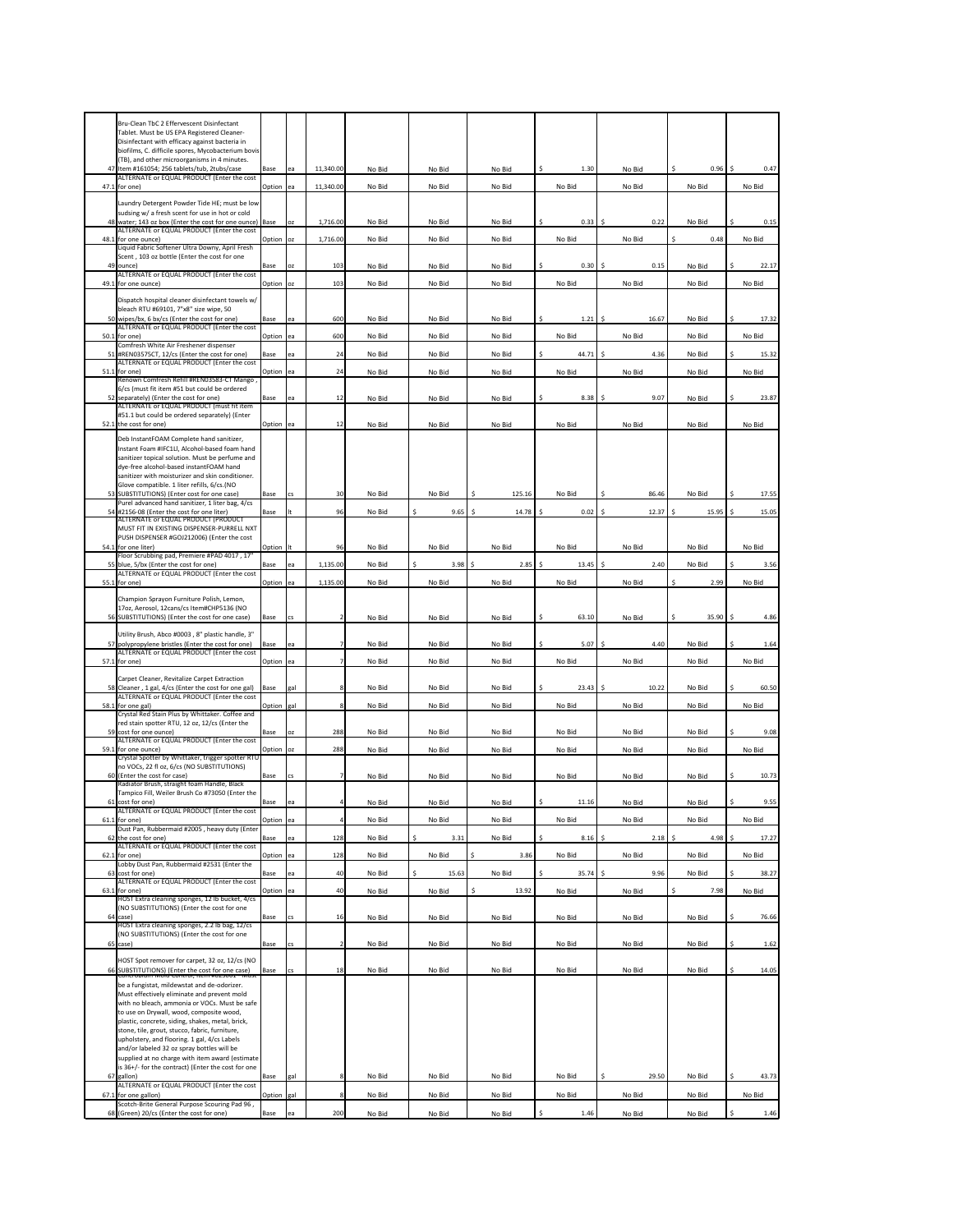| 68.1 | ALTERNATE or EQUAL PRODUCT (Enter the cost<br>for one)                                                   | Option ea  |           | 200        | No Bid | No Bid     | 0.30      | No Bid      | 0.23       | 0.28        | No Bid       |
|------|----------------------------------------------------------------------------------------------------------|------------|-----------|------------|--------|------------|-----------|-------------|------------|-------------|--------------|
|      | Scotch-Brite Light Cleansing Hand Pad 7445,                                                              |            |           |            |        |            |           | Ś<br>2.08   | No Bid     |             | Ś            |
|      | 69 6"x9" (White) 20/cs (Enter the cost for one)<br>ALTERNATE or EQUAL PRODUCT (Enter the cost            | Base       | ea        | 40         | No Bid | No Bid     | No Bid    |             |            | No Bid      | 2.37         |
| 69.1 | for one)<br>RID <sup>®</sup> Home Lice, Bed Bug Dust Mite Spray, 5 oz                                    | Option ea  |           | 40         | No Bid | No Bid     | 2.13      | No Bid      | 0.24<br>Ś  | 0.68        | No Bid       |
|      | 70 spray can (Enter the cost for one)                                                                    | Base       | oz        | 65         | No Bid | No Bid     | No Bid    | No Bid      | No Bid     | No Bid      | Ś<br>5.81    |
|      | ALTERNATE or EQUAL PRODUCT (Enter the cost<br>70.1 for one)                                              | Option oz  |           | 65         | No Bid | No Bid     | No Bid    | No Bid      | No Bid     | No Bid      | No Bid       |
|      | Pumie Scouring Stick, UPM12, Pumice scouring                                                             |            |           |            |        |            |           |             |            |             |              |
|      | stick that cleans rust, hard water scale and mold<br>stains from porcelain, ceramic tile, concrete and   |            |           |            |        |            |           |             |            |             |              |
|      | masonry. Stick size: 6"x0.75"x1.25", 12/cs (Enter                                                        |            |           |            |        |            |           |             |            |             |              |
| 71   | the cost for one)<br>ALTERNATE or EQUAL PRODUCT (Enter the cost                                          | Base       | ea        | 192        | No Bid | \$<br>2.20 | No Bid    | \$<br>3.60  | 2.05<br>\$ | 2.92<br>Ŝ   | Ś<br>2.16    |
| 71.1 | for one)                                                                                                 | Option ea  |           | 192        | No Bid | No Bid     | Ś<br>3.51 | No Bid      | No Bid     | No Bid      | No Bid       |
|      | Master Center Dispensing System by Brulin,<br>Black Shadow 4.3.1 (NO SUBSTITUTIONS). Must                |            |           |            |        |            |           |             |            |             |              |
|      | have bucket fill and bottle fill. To be installed                                                        |            |           |            |        |            |           |             |            |             |              |
|      | and provided free of charge. Goes with Award of<br>73, 74, 75, 76 below NOTE: ALL BIDDERS SHALL          |            |           |            |        |            |           |             |            |             |              |
|      | 72 INCLUDE \$0 FOR THIS LINE ITEM.<br>Floor cleaner, Brulin Neutral Cleaner #111014,                     | Base       | ea        | $^{\circ}$ | No Bid | No Bid     | No Bid    | No Bid      | No Bid     | No Bid      | 494.21<br>Ś. |
|      | (NO SUBSTITUTIONS) low ph, non-dulling, rinse-                                                           |            |           |            |        |            |           |             |            |             |              |
|      | free daily use cleaner, 2.5 gal, 6/cs to be used<br>with Item 72 Dispensing System. (Enter the cost      |            |           |            |        |            |           |             |            |             |              |
|      | 73 for one case)                                                                                         | Base       | cs        | 22         | No Bid | No Bid     | No Bid    | No Bid      | No Bid     | 96.70<br>Ś  | Ś<br>40.91   |
|      | Heavy Duty "spray-and-wipe" degreaser, Brulin                                                            |            |           |            |        |            |           |             |            |             |              |
|      | Power #9, 1/2 gal, 4/cs (NO SUBSTITUTIONS) to be<br>used w/ Item 73 Dispensing System (Enter the         |            |           |            |        |            |           |             |            |             |              |
| 74   | cost for one case)                                                                                       | Base       | cs        | 35         | No Bid | No Bid     | No Bid    | No Bid      | No Bid     | 166.30      | 5.87<br>Ś    |
|      | Terragreen HyperMaxx Green Seal Certified 2x-<br>Maxx Concentrate hydrogen peroxide #191007-             |            |           |            |        |            |           |             |            |             |              |
|      | RD, all facility cleaner, 1 gal, 4/cs (NO                                                                |            |           |            |        |            |           |             |            |             |              |
| 75   | SUBSTITUTIONS) To be used w/ Item 73<br>Dispensing System (Enter the cost for one case) Base             |            | cs        | 52         | No Bid | No Bid     | No Bid    | No Bid      | No Bid     | 192.40<br>Ś | Ŝ.<br>26.96  |
|      | Brulin Unicide 256, soft acidic non-alkaline<br>disinfectant 7-in-1 cleaner with broad range             |            |           |            |        |            |           |             |            |             |              |
|      | germicidal activity, HBV effective Item #161059,                                                         |            |           |            |        |            |           |             |            |             |              |
|      | 64 oz btl, 4/cs, To be used w/ Item 73<br>Dispensing System (NO SUBSTITUTIONS) (Enter                    |            |           |            |        |            |           |             |            |             |              |
|      | 76 the cost for one case)                                                                                | Base       | cs        | 108        | No Bid | No Bid     | No Bid    | No Bid      | No Bid     | Ś<br>143.40 | \$<br>14.85  |
|      | Concrete Floor Coating, Spartan I-shine; 25%<br>solids content; non-yellowing sealer finish, PH          |            |           |            |        |            |           |             |            |             |              |
|      | range 8.0-9.0, must contain optically enhanced                                                           |            |           |            |        |            |           |             |            |             |              |
|      | polymers, UL Approved to meet or exceed static<br>coefficient of friction of 0.5 as determined by        |            |           |            |        |            |           |             |            |             |              |
|      | ASTM Method D 2047, gloss reading of 93 with                                                             |            |           |            |        |            |           |             |            |             |              |
| 77   | two coats, coverage rate of 3,000 sq ft/gal, 5 gal<br>pail (Enter the cost for one gallon)               | Base       | gal       | 20         | No Bid | No Bid     | No Bid    | No Bid      | No Bid     | No Bid      | 193.86<br>Ś  |
|      | ALTERNATE or EQUAL PRODUCT (Enter the cost                                                               |            |           |            |        |            |           |             |            |             |              |
| 77.1 | for one gallon)                                                                                          | Option gal |           | 20         | No Bid | No Bid     | No Bid    | No Bid      | 13.82<br>Ś | No Bid      | No Bid       |
|      | Floor Stripper, Spartan Green Solutions Floor<br>Finish Remover, Green Seal Certified,                   |            |           |            |        |            |           |             |            |             |              |
|      | concentrated 6 oz/gal Dilution rate, low odor,                                                           |            |           |            |        |            |           |             |            |             |              |
|      | PH range of 10.5-11.5; must be formulated to<br>remove Spartan I-shine 25% floor finish, 5 gal           |            |           |            |        |            |           |             |            |             |              |
| 78   | pail (Enter cost for one gallon)<br>ALTERNATE or EQUAL PRODUCT (Enter the cost                           | Base       | gal       | 520        | No Bid | No Bid     | No Bid    | Ś<br>14.10  | No Bid     | No Bid      | Ś<br>133.10  |
| 78.1 | for one gallon)                                                                                          | Option     | gal       | 520        | No Bid | No Bid     | No Bid    | No Bid      | 11.76      | No Bid      | No Bid       |
|      | Disinfectant, Spartan Green Solutions 106; must<br>be EPA Registered, 1:256 Quat Disinfectant            |            |           |            |        |            |           |             |            |             |              |
|      | Cleaner, pH range of 6.5-7.5, no rinse required,                                                         |            |           |            |        |            |           |             |            |             |              |
|      | non-alkaline, no color no fragrance, no<br>Metasilicates, Phosphates, nonylphenols, Dye or               |            |           |            |        |            |           |             |            |             |              |
|      | Fragrance, must be effective against CA-MRSA,                                                            |            |           |            |        |            |           |             |            |             |              |
|      | MRSA, VRE, Staph, HIV, HBV, HBC, Aspergillums                                                            |            |           |            |        |            |           |             |            |             |              |
|      | niger, E-Coli, Trichophyton mentagrophytes,<br>must contain biodegradable surfactants, 64 oz             |            |           |            |        |            |           |             |            |             |              |
|      | btl, 4/cs Must provide, install and maintain                                                             |            |           |            |        |            |           |             |            |             |              |
|      | dispensing system for product at no charge for<br>duration of contract (Enter the cost for one           |            |           |            |        |            |           |             |            |             |              |
| 79   | ounce)<br>ALTERNATE or EQUAL PRODUCT (Enter the cost                                                     | Base       | <b>OZ</b> | 8,960.00   | No Bid | No Bid     | No Bid    | \$<br>16.28 | Ś<br>0.39  | No Bid      | \$<br>45.58  |
| 79.1 | for one ounce)<br><del>mnectam, Spartan oreen solutions 100, s</del> i                                   | Option     | loz       | 8,960.00   | No Bid | No Bid     | No Bid    | No Bid      | No Bid     | No Bid      | No Bid       |
|      | #3513 ; must be EPA Registered, 1:256 Quart                                                              |            |           |            |        |            |           |             |            |             |              |
|      | Disinfectant Cleaner, pH range 6.5-7.5; no rinse<br>required, non-alkaline; no color no fragrance, no    |            |           |            |        |            |           |             |            |             |              |
|      | Metasilicates, Phosphates, nonylphenols, or                                                              |            |           |            |        |            |           |             |            |             |              |
|      | Dye; must be effective against CA-MRSA, MRSA,<br>VRE, Staph, HIV, HBV, HBC Aspergillums niger, E-        |            |           |            |        |            |           |             |            |             |              |
|      | Coli, Trichophyton mentagrophytes, must                                                                  |            |           |            |        |            |           |             |            |             |              |
|      | contain biodegradable surfactants, 2 lt btl, 4/cs<br>80 (Enter the cost for one liter)                   | Base       | lt        | 192        | No Bid | No Bid     | No Bid    | 16.28       | 8.76       | No Bid      | 22.53        |
| 80.1 | ALTERNATE or EQUAL PRODUCT (Enter the cost<br>for one liter)                                             | Option     | It        | 192        | No Bid | No Bid     | No Bid    | No Bid      | No Bid     | No Bid      | No Bid       |
|      | Foaming Restroom Cleaner, Spartan Foamy Bath                                                             |            |           |            |        |            |           |             |            |             |              |
|      | Restroom Cleaner 14, high foaming cleaner /<br>degreaser for restroom, baths, showers, toilet            |            |           |            |        |            |           |             |            |             |              |
|      | bowls and urinals, must effectively remove body                                                          |            |           |            |        |            |           |             |            |             |              |
|      | oils, soap scum and scale; safe to use on<br>stainless steel, chrome, formica, fiberglass,               |            |           |            |        |            |           |             |            |             |              |
|      | ceramic tile, plastics, marble surfaces, porcelain                                                       |            |           |            |        |            |           |             |            |             |              |
|      | and partitions, must not contain harsh acids,<br>bleaches or butyl, PH of 12.5, total active             |            |           |            |        |            |           |             |            |             |              |
|      | ingredients equal to 18.2%, Concentrated 1:64                                                            |            |           |            |        |            |           |             |            |             |              |
|      | Dilution rate; clean, fresh deodorizing fragrance;<br>64 oz btl, 4/cs Must provide, install and maintain |            |           |            |        |            |           |             |            |             |              |
|      | dispensing system for product at no charge for                                                           |            |           |            |        |            |           |             |            |             |              |
| 81   | duration of contract (Enter the cost for one<br>ounce)                                                   | Base       | 0Z        | 32,000.00  | No Bid | No Bid     | No Bid    | \$<br>23.69 | 0.31<br>ŝ  | No Bid      | \$<br>39.06  |
|      | ALTERNATE or EQUAL PRODUCT (Enter the cost<br>81.1 for one ounce)                                        | Option 02  |           | 32,000.00  | No Bid | No Bid     | No Bid    | No Bid      | No Bid     | No Bid      | No Bid       |
|      |                                                                                                          |            |           |            |        |            |           |             |            |             |              |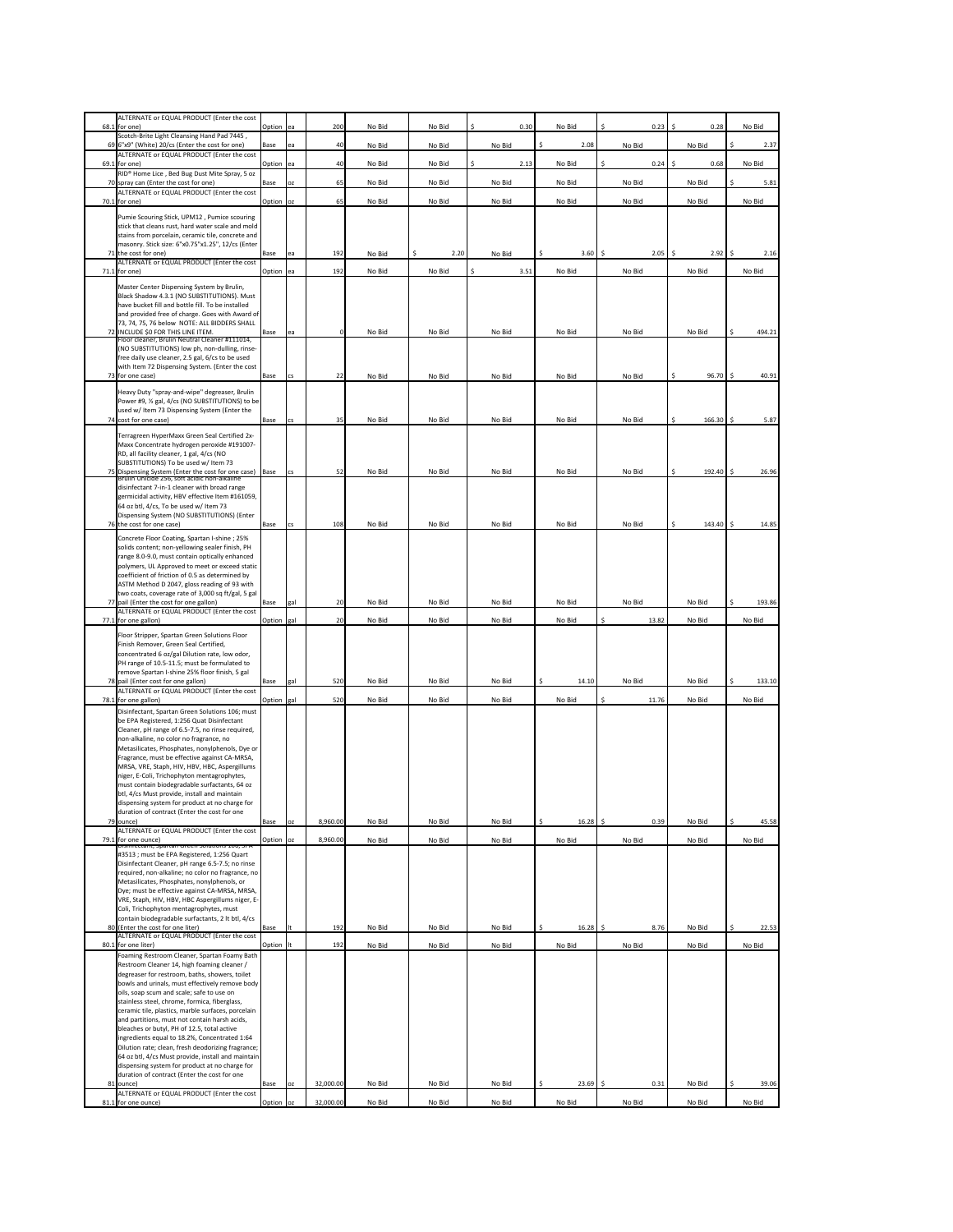|      | Cleaner, Spartan Tri-base Multi-Purpose, Green<br>Seal Certified, minimum 72% bio based content      |            |     |           |        |            |        |             |            |           |    |        |
|------|------------------------------------------------------------------------------------------------------|------------|-----|-----------|--------|------------|--------|-------------|------------|-----------|----|--------|
|      | as certified by an independent USDA authorized                                                       |            |     |           |        |            |        |             |            |           |    |        |
|      | laboratory; concentrated, 1:256-1:64 Dilution                                                        |            |     |           |        |            |        |             |            |           |    |        |
|      | rate, safe for all floor surface, non-VOC,<br>Biodegradable product; natural citrus fragrance,       |            |     |           |        |            |        |             |            |           |    |        |
|      | 64 oz btl, 4/cs Must provide, install and maintain                                                   |            |     |           |        |            |        |             |            |           |    |        |
|      | dispensing system for product at no charge for                                                       |            |     |           |        |            |        |             |            |           |    |        |
| 82   | duration of contract (Enter the cost for one<br>ounce)                                               | Base       | OZ  | 38,400.00 | No Bid | No Bid     | No Bid | No Bid      | 0.22       | No Bid    |    | 22.00  |
|      | ALTERNATE or EQUAL PRODUCT (Enter the cost                                                           |            |     |           |        |            |        |             |            |           |    |        |
|      | 82.1 for one ounce)                                                                                  | Option oz  |     | 38,400.00 | No Bid | No Bid     | No Bid | No Bid      | No Bid     | No Bid    |    | No Bid |
|      | Glass Cleaner Spartan Bio-Renewables , Green<br>Seal Certified; must be able to be used on glass,    |            |     |           |        |            |        |             |            |           |    |        |
|      | plastic, and Plexiglas, PH range of 7.5-8.5,                                                         |            |     |           |        |            |        |             |            |           |    |        |
|      | concentrated 1:64 Dilution rate, minimum 81%                                                         |            |     |           |        |            |        |             |            |           |    |        |
|      | biobased content as certified by an independent<br>USDA authorized laboratory, 64 oz btl, 4/cs Must  |            |     |           |        |            |        |             |            |           |    |        |
|      | 83 provide, install and maintain dispensing system                                                   | Base       | oz  | 12,800.00 | No Bid | No Bid     | No Bid | 0.49        | 0.22       | No Bid    | Ś  | 4.48   |
|      | ALTERNATE or EQUAL PRODUCT (Enter the cost                                                           |            |     |           |        |            |        |             |            |           |    |        |
|      | 83.1 for one ounce)                                                                                  | Option oz  |     | 12,800.00 | No Bid | No Bid     | No Bid | No Bid      | No Bid     | No Bid    |    | No Bid |
|      | Spartan Lite n Foamy Hand, Hair and Body Wash                                                        |            |     |           |        |            |        |             |            |           |    |        |
|      | must be Green Seal Certified, minimum 85%                                                            |            |     |           |        |            |        |             |            |           |    |        |
|      | biobased content as certified by an independent                                                      |            |     |           |        |            |        |             |            |           |    |        |
|      | USDA authorized laboratory; must contain Aloe                                                        |            |     |           |        |            |        |             |            |           |    |        |
|      | Vera, Ph Range 5.5-6.5, 1 gal HDPE recyclable<br>container, must contain anti-bacterial agents to    |            |     |           |        |            |        |             |            |           |    |        |
|      | prevent growth of bacteria, dispenser must be                                                        |            |     |           |        |            |        |             |            |           |    |        |
|      | TOUCH FREE and have 1000 mL reservoir and                                                            |            |     |           |        |            |        |             |            |           |    |        |
|      | dispense 0.5 mL per activation, 4/cs Must                                                            |            |     |           |        |            |        |             |            |           |    |        |
|      | provide, install and maintain dispensing system<br>for product at no charge for duration of contract |            |     |           |        |            |        |             |            |           |    |        |
|      | 84 (Enter the cost for one gallon)                                                                   | Base       | gal | 2,400.00  | No Bid | No Bid     | No Bid | No Bid      | 15.05      | No Bid    | \$ | 47.03  |
|      | ALTERNATE or EQUAL PRODUCT (Enter the cost                                                           |            |     |           |        |            |        |             |            |           |    |        |
| 84.1 | for one gallon)<br>Scrub Brush Amsan Renown #REN03953, bi-                                           | Option     | gal | 2,400.00  | No Bid | No Bid     | No Bid | No Bid      | No Bid     | No Bid    |    | No Bid |
|      | level with plastic block threaded (Enter the cost                                                    |            |     |           |        |            |        |             |            |           |    |        |
| 85   | for one)                                                                                             | Base       | ea  | 300       | No Bid | No Bid     | No Bid | 5.04        | 8.08       | No Bid    |    | 2.16   |
|      | ALTERNATE or EQUAL PRODUCT (Enter the cost<br>85.1 for one)                                          | Option     | ea  | 300       | No Bid | No Bid     | 10.20  | No Bid      | No Bid     | No Bid    |    | No Bid |
|      |                                                                                                      |            |     |           |        |            |        |             |            |           |    |        |
|      | recycled PET plastic, absorbs over 4.4 times its<br>weight in water and releases almost 30% upon     |            |     |           |        |            |        |             |            |           |    |        |
|      | wringing, longer lasting and lower linting,                                                          |            |     |           |        |            |        |             |            |           |    |        |
|      | composed of 30% post-consumer material and                                                           |            |     |           |        |            |        |             |            |           |    |        |
|      | 67% post-industrial material and is free from                                                        |            |     |           |        |            |        |             |            |           |    |        |
|      | post recycling dyes, 5" headband sewn tail band,<br>must be launderable, 12/cs (Enter the cost for   |            |     |           |        |            |        |             |            |           |    |        |
|      | 86 one)                                                                                              | Base       | ea  | 6,000.00  | No Bid | No Bid     | No Bid | 7.74        | No Bid     | No Bid    |    | 13.99  |
|      | ALTERNATE or EQUAL PRODUCT (Enter the cost                                                           |            |     |           |        |            |        |             |            |           |    |        |
|      | 86.1 for one)<br>Microfiber Pad Dust Mop, Layflat MicroMaster                                        | Option ea  |     | 6,000.00  | No Bid | No Bid     | No Bid | No Bid      | No Bid     | No Bid    |    | No Bid |
|      | #CB24 ; 5"x24", requires no dust mop treatment;                                                      |            |     |           |        |            |        |             |            |           |    |        |
|      | 87 heavy duty, must be launderable, 12/cs (Enter                                                     | Base       | ea  | 48        | No Bid | No Bid     | No Bid | \$<br>26.74 | No Bid     | No Bid    | \$ | 15.75  |
| 87.1 | ALTERNATE or EQUAL PRODUCT (Enter the cost<br>for one)                                               |            | lea | 48        | No Bid | No Bid     | 11.82  | No Bid      | 10.79      | No Bid    |    | No Bid |
|      | Super Polishing Pad, 3M Brand #4100, white;                                                          | Option     |     |           |        |            |        |             |            |           |    |        |
|      | 88 20", 5/cs (Enter the cost for one)                                                                | Base       | ea  | 20        | No Bid | \$<br>5.49 | No Bid | \$<br>12.95 | No Bid     | No Bid    | \$ | 7.50   |
|      | ALTERNATE or EQUAL PRODUCT (Enter the cost<br>88.1 for one)                                          |            |     | 20        | No Bid | No Bid     | 3.71   | No Bid      | No Bid     | 2.69      |    | No Bid |
|      |                                                                                                      | Option ea  |     |           |        |            |        |             |            |           |    |        |
|      | Buffing, Scrubbing or Polishing Pad, 3M Brand                                                        |            |     |           |        |            |        |             |            |           |    |        |
|      | 89 #5100, red, 20", 5/ cs (Enter the cost for one)<br>ALTERNATE or EQUAL PRODUCT (Enter the cost     | Base       | ea  | 20        | No Bid | 5.52       | No Bid | Ś<br>13.69  | 2.92       | No Bid    |    | 7.85   |
|      | 89.1 for one)                                                                                        | Option ea  |     | 20        | No Bid | No Bid     | 3.71   | No Bid      | No Bid     | 2.69<br>Ś |    | No Bid |
|      | Microfiber Cleaning Cloth, 70% polyester/30%                                                         |            |     |           |        |            |        |             |            |           |    |        |
|      | Polyamide, can be laundered up to 500 times,                                                         |            |     |           |        |            |        |             |            |           |    |        |
|      | lint free, Multiple colors: blue, green, red,                                                        |            |     |           |        |            |        |             |            |           |    |        |
|      | yellow, orange, white, purple, black, brown,                                                         |            |     |           |        |            |        |             |            |           |    |        |
|      | navy, or pink; 12"x12" Microfiber Cloth 30<br>grams, 240/cs Samples in all colors must be            |            |     |           |        |            |        |             |            |           |    |        |
|      | 90 provided (Enter the cost for one)                                                                 | Base       | ea  | 72,960.00 | No Bid | No Bid     | No Bid | 0.28        | No Bid     | 0.74      |    | No Bid |
|      | ALTERNATE or EQUAL PRODUCT (Enter the cost                                                           |            |     |           |        |            |        |             |            |           |    |        |
| 90.1 | for one)                                                                                             | Option ea  |     | 72,960.00 | No Bid | No Bid     | No Bid | No Bid      | No Bid     | 0.74      | Š. | 1.09   |
|      | Microfiber Cleaning Cloth, 70% polyester/30%                                                         |            |     |           |        |            |        |             |            |           |    |        |
|      | Polyamide, can be laundered up to 500 times,<br>lint free, Multiple colors: blue, green, red,        |            |     |           |        |            |        |             |            |           |    |        |
|      | yellow, orange, white, purple, black, brown,                                                         |            |     |           |        |            |        |             |            |           |    |        |
|      | navy, or pink, 16"x16" Microfiber Cloths 49                                                          |            |     |           |        |            |        |             |            |           |    |        |
| 91   | grams, 180/cs Samples in all colors must be<br>provided (Enter the cost for one)                     | Base       | ea  | 720       | No Bid | No Bid     | No Bid | \$<br>2.21  | No Bid     | 0.74      |    | No Bid |
|      | 91.1 ALTERNATE or EQUAL PRODUCT                                                                      | Option ea  |     | 720       | No Bid | No Bid     | No Bid | No Bid      | No Bid     | Ś<br>0.74 |    | 5.49   |
|      |                                                                                                      |            |     |           |        |            |        |             |            |           |    |        |
|      | Microfiber Cleaning Cloth, 70% polyester/30%<br>Polyamide, can be laundered up to 500 times,         |            |     |           |        |            |        |             |            |           |    |        |
|      | lint free, Multiple colors: blue, green, red,                                                        |            |     |           |        |            |        |             |            |           |    |        |
|      | yellow, orange, white, purple, black, brown,                                                         |            |     |           |        |            |        |             |            |           |    |        |
| 92   | navy, or pink 16"x27" Microfiber Cloth 80 grams,<br>120/cs Samples in all colors must be provided    | Base       |     | 720       | No Bid |            |        | Ś<br>0.78   | No Bid     | No Bid    |    | No Bid |
|      | ALTERNATE or EQUAL PRODUCT (Enter the cost                                                           |            | ea  |           |        | No Bid     | No Bid |             |            |           |    |        |
| 92.1 | for one)                                                                                             | Option ea  |     | 720       | No Bid | No Bid     | No Bid | No Bid      | No Bid     | No Bid    | Š. | 2.90   |
|      | Ultra Fragrance Urinal Screen, AmSan Renown                                                          |            |     |           |        |            |        |             |            |           |    |        |
|      | #3062, freshens urinal for up to 60 days,                                                            |            |     |           |        |            |        |             |            |           |    |        |
|      | releases optimized bacteria that cleans the                                                          |            |     |           |        |            |        |             |            |           |    |        |
| 93   | urinal, eliminates odors reduces splash-back,<br>10/bx, 60 bx/cs (Enter the cost for one)            | Base       | ea  | 2,400.00  | No Bid | No Bid     | No Bid | 2.01<br>\$  | \$<br>1.86 | No Bid    |    | No Bid |
|      | ALTERNATE or EQUAL PRODUCT (Enter the cost                                                           |            |     |           |        |            |        |             |            |           |    |        |
| 93.1 | for one)                                                                                             | Option ea  |     | 2,400.00  | No Bid | No Bid     | 2.07   | No Bid      | No Bid     | No Bid    | \$ | 2.23   |
|      | Solar Salt, American Salt, 50 lb bag (Enter the<br>94 cost for one lb)                               | Base       | Ib  | 20,000.00 | No Bid | No Bid     | No Bid | No Bid      | 0.17<br>Ś  | No Bid    | \$ | 13.69  |
|      | ALTERNATE or EQUAL PRODUCT (Enter the cost                                                           |            |     |           |        |            |        |             |            |           |    |        |
|      | 94.1 for one lb)                                                                                     | Option Ib  |     | 20,000.00 | No Bid | No Bid     | 0.19   | No Bid      | No Bid     | No Bid    |    | No Bid |
| 95   | Sparclean Delimer #SPA7655, pH 1.0-2.0, 1 gal,<br>4/cs (Enter the cost for one gallon)               | Base       | gal | 32        | No Bid | No Bid     | No Bid | \$<br>8.44  | Ś<br>13.50 | No Bid    | Ś  | 27.90  |
|      | ALTERNATE or EQUAL PRODUCT (Enter the cost                                                           |            |     |           |        |            |        |             |            |           |    |        |
|      | 95.1 for one gallon)                                                                                 | Option gal |     | 32        | No Bid | No Bid     | No Bid | No Bid      | No Bid     | No Bid    |    | No Bid |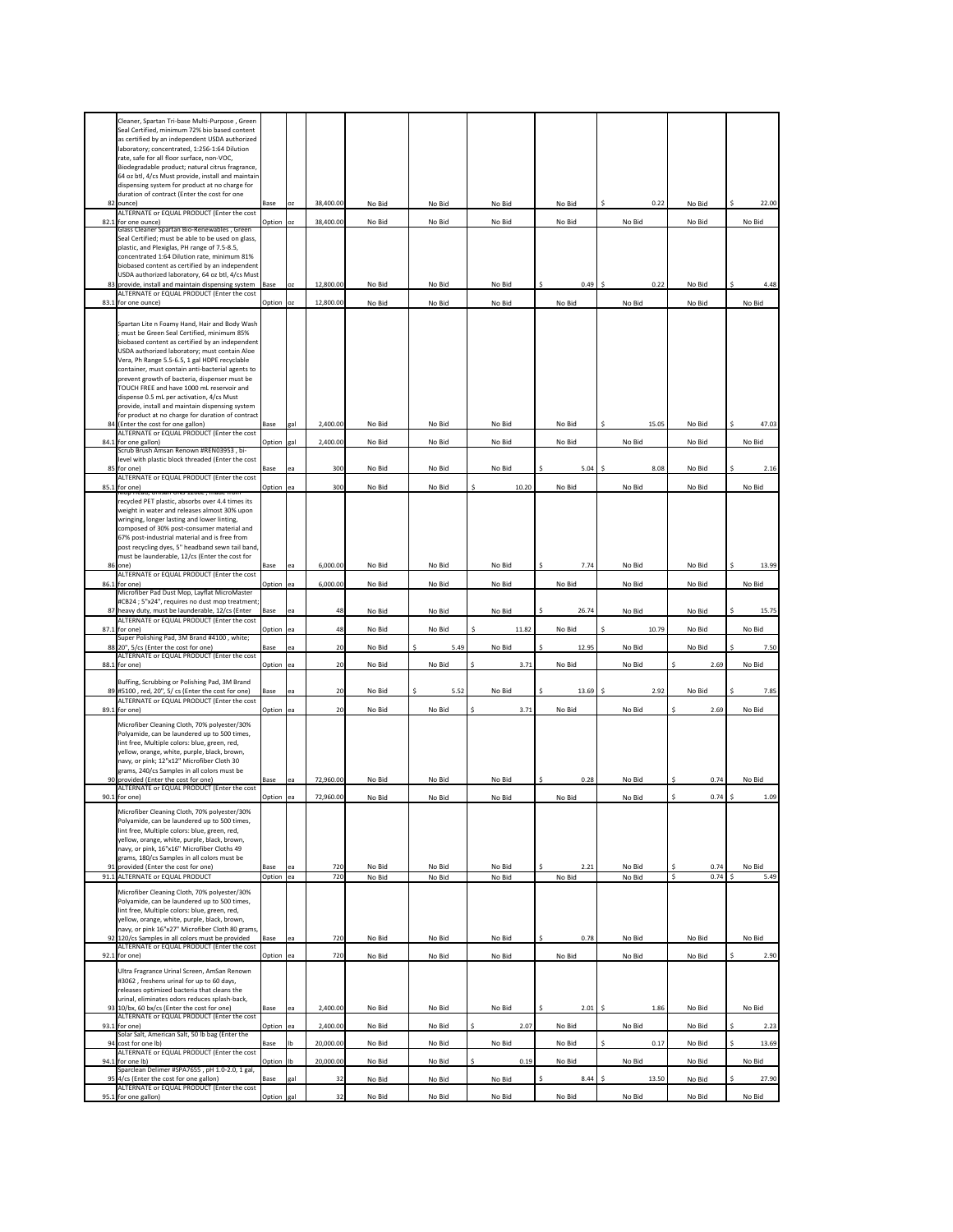|       | Mr. Muscle Oven/Grill Cleaner #JDB91206, 19<br>96 oz aerosol, 6/cs (Enter the cost for one ounce) | Base       | oz        | 228       | No Bid | No Bid | No Bid    | 0.61        | 0.29        | No Bid    | 6.59         |
|-------|---------------------------------------------------------------------------------------------------|------------|-----------|-----------|--------|--------|-----------|-------------|-------------|-----------|--------------|
|       | ALTERNATE or EQUAL PRODUCT (Enter the cost                                                        |            |           |           |        |        |           |             |             |           |              |
|       | 96.1 for one ounce)                                                                               | Option     | <b>OZ</b> | 228       | No Bid | No Bid | Ś<br>0.31 | No Bid      | No Bid      | Ś<br>0.24 | No Bid       |
|       | Clothesline Fresh Laundry Detergent, SPA #7003                                                    |            |           |           |        |        |           |             |             |           |              |
|       | pH 8.0-9.0, 1 gal, 4/cs, Vendor is to provide,                                                    |            |           |           |        |        |           |             |             |           |              |
|       | install and maintain three 2-Pump top load                                                        |            |           |           |        |        |           |             |             |           |              |
|       | laundry dispenser systems, #960100, at no<br>charge for the duration of the contract. Vendor      |            |           |           |        |        |           |             |             |           |              |
|       | must provide wire rack to mount the dispenser                                                     |            |           |           |        |        |           |             |             |           |              |
|       | 97 to the wall (Enter the cost for one gallon)                                                    | Base       | gal       | 96        | No Bid | No Bid | No Bid    | Ś<br>31.67  | \$<br>16.94 | No Bid    | 32.24        |
|       | ALTERNATE or EQUAL PRODUCT (Enter the cost                                                        |            |           |           |        |        |           |             |             |           |              |
|       | 97.1 for one gallon)<br>Clothesline Fresh Colorsafe Bleach 5, SPA #7005                           | Option     | gal       | 96        | No Bid | No Bid | No Bid    | No Bid      | No Bid      | No Bid    | No Bid       |
|       | 04, pH 2.5-3.5, 1 gal, 4/cs (Enter the cost for                                                   |            |           |           |        |        |           |             |             |           |              |
|       | 98 one gallon)                                                                                    | Base       | gal       | 64        | No Bid | No Bid | No Bid    | No Bid      | Ś<br>8.16   | No Bid    | \$<br>88.28  |
|       | ALTERNATE or EQUAL PRODUCT (Enter the cost                                                        |            |           |           |        |        |           |             |             |           |              |
|       | 98.1 for one gallon)<br>Clothesline Fresh Chlorine Bleach 4, SPA #7005-                           | Option gal |           | 64        | No Bid | No Bid | No Bid    | No Bid      | No Bid      | No Bid    | No Bid       |
|       | 05, pH 12.5 - 13.5, 5 gal pail (Enter the cost for                                                |            |           |           |        |        |           |             |             |           |              |
|       | 99 one gallon)                                                                                    | Base       | gal       | 30        | No Bid | No Bid | No Bid    | 6.83        | 7.95        | No Bid    | Ś<br>79.39   |
|       | ALTERNATE or EQUAL PRODUCT (Enter the cost                                                        |            |           |           |        |        |           |             |             |           |              |
| 99.1  | for one gallon)                                                                                   | Option     | gal       | 30        | No Bid | No Bid | No Bid    | No Bid      | No Bid      | No Bid    | No Bid       |
|       | Clothesline Fresh BLD Detergent, SPA #7002 or                                                     |            |           |           |        |        |           |             |             |           |              |
|       | equal, pH 13.5-14.0, 5 gal pail, Vendor is to                                                     |            |           |           |        |        |           |             |             |           |              |
|       | provide, install and maintain three 3-Pump top<br>load laundry dispenser systems, #960200, at no  |            |           |           |        |        |           |             |             |           |              |
|       | charge for the duration of the contract. Vendor                                                   |            |           |           |        |        |           |             |             |           |              |
|       | must provide wire rack to mount the dispenser                                                     |            |           |           |        |        |           |             |             |           |              |
|       | 100 to the wall(Enter the cost for one gallon)                                                    | Base       | gal       | 60        | No Bid | No Bid | No Bid    | 31.67       | 18.55       | No Bid    | No Bid       |
|       | ALTERNATE or EQUAL PRODUCT (Enter the cost<br>100.1 for one gallon)                               |            | gal       | 96        |        |        |           |             |             |           |              |
|       | Clothesline Fresh Sour/Softener, SPA #7009,                                                       | Option     |           |           | No Bid | No Bid | No Bid    | No Bid      | No Bid      | No Bid    | No Bid       |
|       | pH2.8-3.5, 5 gal pail (Enter the cost for one                                                     |            |           |           |        |        |           |             |             |           |              |
|       | 101 gallon)                                                                                       | Base       | gal       | 60        | No Bid | No Bid | No Bid    | 157.80      | Ś<br>13.14  | No Bid    | 118.62<br>Ś  |
|       | ALTERNATE or EQUAL PRODUCT (Enter the cost                                                        | Option     | gal       | 60        | No Bid | No Bid | No Bid    | No Bid      | No Bid      | No Bid    | No Bid       |
|       | 101.1 for one gallon)<br>Sparclean Pot N Pan Detergent SPA #7656, pH                              |            |           |           |        |        |           |             |             |           |              |
|       | 7.5 - 8.8, 1 gal, 4/cs (Enter the cost for one                                                    |            |           |           |        |        |           |             |             |           |              |
|       | 102 gallon)                                                                                       | Base       | gal       | 16        | No Bid | No Bid | No Bid    | Ś<br>29.81  | Ś<br>12.75  | No Bid    | Ś<br>19.05   |
|       | ALTERNATE or EQUAL PRODUCT (Enter the cost                                                        |            | gal       | 16        |        | No Bid | No Bid    | No Bid      | No Bid      | No Bid    | No Bid       |
|       | 102.1 for one gallon)<br>Sparclean Warewash Hi Temp Rinse Aid, SPA                                | Option     |           |           | No Bid |        |           |             |             |           |              |
|       | #7652, 52 pH 1.0-2.0; 1 gal, 4/cs (Enter the cost                                                 |            |           |           |        |        |           |             |             |           |              |
|       | 103 for one gallon)                                                                               | Base       | gal       | 40C       | No Bid | No Bid | No Bid    | Š.<br>90.36 | Ŝ<br>20.44  | No Bid    | 41.44        |
|       | ALTERNATE or EQUAL PRODUCT (Enter the cost                                                        | Option     | gal       | 40C       | No Bid | No Bid | No Bid    | No Bid      | No Bid      | No Bid    | No Bid       |
|       | 103.1 for one gallon)                                                                             |            |           |           |        |        |           |             |             |           |              |
|       | All Temp Detergent, SPA #7650, pH 13.5-14.0, 1                                                    |            |           |           |        |        |           |             |             |           |              |
|       | 104 gal, 4/cs (Enter the cost for one gallon)                                                     | Base       | gal       | 400       | No Bid | No Bid | No Bid    | No Bid      | 19.48<br>Ś  | No Bid    | \$<br>33.79  |
|       | ALTERNATE or EQUAL PRODUCT (Enter the cost<br>104.1 for one gallon)                               | Option gal |           | 400       | No Bid | No Bid | No Bid    | No Bid      | No Bid      | No Bid    | No Bid       |
|       |                                                                                                   |            |           |           |        |        |           |             |             |           |              |
|       | Saniwipe Surface Sanitizing Wiper, #NPPQ94384                                                     |            |           |           |        |        |           |             |             |           |              |
|       | 100 wipes/cntr, 6 cntr/cs, Wipes must be food                                                     |            |           |           |        |        |           |             |             |           |              |
| 105   | based. (Enter the cost for one)<br>ALTERNATE or EQUAL PRODUCT (Enter the cost                     | Base       | ea        | 28,800.00 | No Bid | No Bid | 0.12      | Ś<br>13.49  | No Bid      | No Bid    | Ś<br>0.11    |
|       | 105.1 for one)                                                                                    | Option     | ea        | 28,800.00 | No Bid | No Bid | No Bid    | No Bid      | No Bid      | No Bid    | No Bid       |
|       | Spartan #319503 Sani-Tyze sanitizer ready to use                                                  |            |           |           |        |        |           |             |             |           |              |
|       | food contact surface sanitizer; 32 oz, 12/cs                                                      |            |           |           |        |        |           |             |             |           |              |
| 106   | (Enter the cost for one ounce)<br>ALTERNATE or EQUAL PRODUCT (Enter the cost                      | Base       | oz        | 768       | No Bid | No Bid | No Bid    | \$<br>0.12  | \$<br>0.08  | No Bid    | \$<br>3.50   |
| 106.1 | for one ounce)                                                                                    | Option     | OZ        | 768       | No Bid | No Bid | No Bid    | No Bid      | No Bid      | No Bid    | No Bid       |
|       | 3M 200CC 4"x5 % " Scotch-Brite Griddle Screen,                                                    |            |           |           |        |        |           |             |             |           |              |
| 107   | 20/pk (Enter the cost for one)                                                                    | Base       | ea        | 400       | No Bid | No Bid | No Bid    | \$<br>0.58  | No Bid      | No Bid    | Ś<br>0.35    |
|       | ALTERNATE or EQUAL PRODUCT (Enter the cost<br>107.1 for one)                                      | Option     |           | 400       | No Bid | No Bid | 0.17      | No Bid      | No Bid      | No Bid    | No Bid       |
|       |                                                                                                   |            |           |           |        |        |           |             |             |           |              |
|       | Penetrol Dish Soap for Restaurant, #REN02765-                                                     |            |           |           |        |        |           |             |             |           |              |
|       | 108 MS, 1 gal, 4/cs (Enter the cost for one gallon)                                               | Base       | gal       | 32        | No Bid | No Bid | No Bid    | No Bid      | 8.85<br>Ś   | No Bid    | \$<br>92.84  |
|       | ALTERNATE or EQUAL PRODUCT (Enter the cost<br>108.1 for one gallon)                               | Option gal |           | 32        |        |        | Ś<br>5.24 |             | No Bid      | Ś<br>6.98 | No Bid       |
|       |                                                                                                   |            |           |           | No Bid | No Bid |           | No Bid      |             |           |              |
|       | Consume Eco-Lyzer Neutral Disinfectant Cleaner                                                    |            |           |           |        |        |           |             |             |           |              |
|       | SPA #3297, EPA Reg. No. 5741-24, pH 6.0 - 7.0,                                                    |            |           |           |        |        |           |             |             |           |              |
|       | 109 1 gal, 4/cs (Enter the cost for one gallon)<br>ALTERNATE or EQUAL PRODUCT (Enter the cost     | Base       | gal       | 16        | No Bid | No Bid | No Bid    | 2.13        | Ś<br>16.40  | No Bid    | 94.55        |
|       | 109.1 for one gallon)                                                                             | Option gal |           | 16        | No Bid | No Bid | No Bid    | No Bid      | No Bid      | No Bid    | No Bid       |
|       |                                                                                                   |            |           |           |        |        |           |             |             |           |              |
|       | Lite'n Foamy Cranberry Ice, SPA #3152, bio-                                                       |            |           |           |        |        |           |             |             |           |              |
|       | based foaming hand, hair body wash, pH 6.0, 1<br>110 gal, 4/cs (Enter the cost for one gallon)    | Base       | gal       | 384       | No Bid | No Bid | No Bid    | No Bid      | 14.05       | No Bid    | 73.08        |
|       | ALTERNATE or EQUAL PRODUCT (Enter the cost                                                        |            |           |           |        |        |           |             |             |           |              |
|       | 110.1 for one gallon)                                                                             | Option     | gal       | 384       | No Bid | No Bid | No Bid    | No Bid      | No Bid      | No Bid    | No Bid       |
|       | Shineline Emulsifier Plus, SPA #0084-05, High                                                     |            |           |           |        |        |           |             |             |           |              |
|       | performance speed stripper, pH 13.5-13.7, 5 gal                                                   |            |           |           |        |        |           |             |             |           |              |
|       | 111 pail (Enter the cost for one gallon)                                                          | Base       | gal       | 20        | No Bid | No Bid | No Bid    | No Bid      | \$<br>14.04 | No Bid    | \$<br>158.64 |
|       | ALTERNATE or EQUAL PRODUCT (Enter the cost                                                        |            |           |           |        |        |           |             |             |           |              |
|       | 111.1 for one gallon)<br>Spartan iShine, SPA #4055, 25% high solids,                              | Option gal |           | 20        | No Bid | No Bid | No Bid    | No Bid      | No Bid      | No Bid    | No Bid       |
|       | durable in low maintenance program and high                                                       |            |           |           |        |        |           |             |             |           |              |
|       | speed applications, pH 8.0-9.0; 5 gal pail (Enter                                                 |            |           |           |        |        |           |             |             |           |              |
|       | 112 the cost for one gallon)                                                                      | Base       | gal       | 350       | No Bid | No Bid | No Bid    | No Bid      | 18.28       | No Bid    | 151.63       |
|       | ALTERNATE or EQUAL PRODUCT (Enter the cost<br>112.1 for one gallon)                               | Option gal |           | 350       |        |        |           |             | No Bid      |           |              |
|       |                                                                                                   |            |           |           | No Bid | No Bid | No Bid    | No Bid      |             | No Bid    | No Bid       |
|       | Glass Cleaner Spartan Bio-Renewables, SPA                                                         |            |           |           |        |        |           |             |             |           |              |
|       | #4835 ; Green Seal Certified, must be able to be                                                  |            |           |           |        |        |           |             |             |           |              |
|       | used on glass, plastic, and Plexiglas; PH range of<br>7.5-8.5, concentrated 1:64 Dilution rate,   |            |           |           |        |        |           |             |             |           |              |
|       | minimum 81% bio based content as certified by                                                     |            |           |           |        |        |           |             |             |           |              |
|       | an independent USDA authorized laboratory; 2                                                      |            |           |           |        |        |           |             |             |           |              |
|       | 113 It, 4/cs (Enter the cost for one liter)                                                       | Base       |           | 64        | No Bid | No Bid | No Bid    | Ś<br>11.05  | \$<br>7.34  | No Bid    | \$<br>97.68  |
|       | ALTERNATE or EQUAL PRODUCT (Enter the cost<br>113.1 for one liter)                                | Option     | It        | 64        | No Bid | No Bid | No Bid    | No Bid      | No Bid      | No Bid    | No Bid       |
|       | Labeled refillable plastic spray bottles with                                                     |            |           |           |        |        |           |             |             |           |              |
|       | trigger, 18 Bio Renewables Glass Cleaner #9331,                                                   |            |           |           |        |        |           |             |             |           |              |
| 114   | 32 oz, 12/cs (Enter the cost for one)                                                             | Base       | ea        | 768       | No Bid | No Bid | No Bid    | No Bid      | Ś<br>2.47   | No Bid    | \$<br>2.20   |
|       | ALTERNATE or EQUAL PRODUCT (Enter the cost<br>114.1 for one)                                      | Option     | ea        | 768       | No Bid | No Bid | No Bid    | No Bid      | No Bid      | No Bid    | No Bid       |
|       |                                                                                                   |            |           |           |        |        |           |             |             |           |              |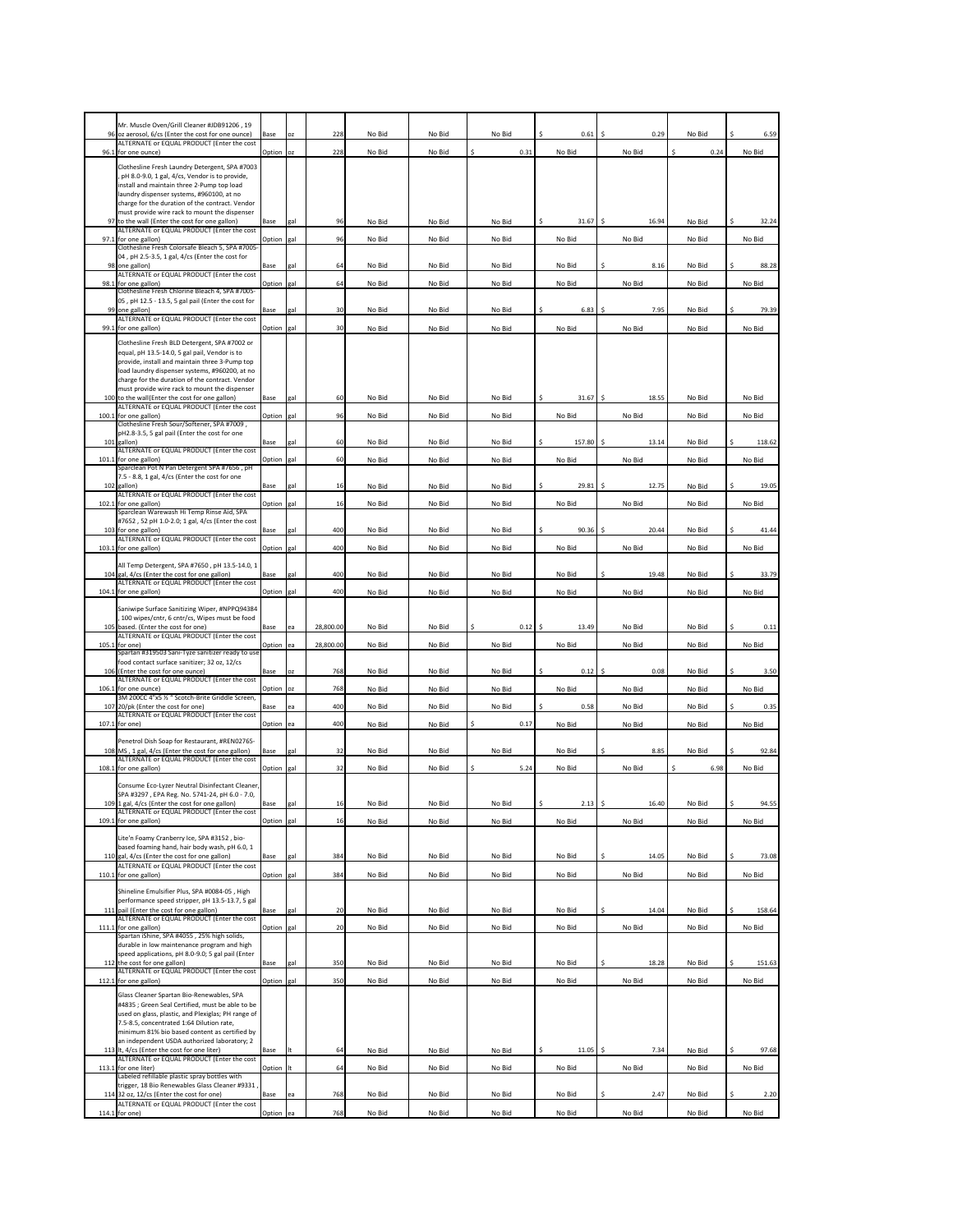|       | Labeled refillable plastic spray bottles with                                                              |                |     |                |                  |                  |           |            |             |                  |                |
|-------|------------------------------------------------------------------------------------------------------------|----------------|-----|----------------|------------------|------------------|-----------|------------|-------------|------------------|----------------|
|       | trigger, 103 Neutral Disinfectant Cleaner #9493,                                                           |                |     |                |                  |                  |           |            |             |                  |                |
| 115   | 32 oz, 12/cs (Enter the cost for one)                                                                      | Base           | ea  | 768            | No Bid           | No Bid           | No Bid    | No Bid     | 2.47        | No Bid           | No Bid         |
|       | ALTERNATE or EQUAL PRODUCT (Enter the cost                                                                 |                | ea  | 768            | No Bid           | No Bid           | No Bid    | No Bid     | No Bid      | No Bid           | Ś<br>2.20      |
|       | 115.1 for one)<br>Labeled refillable plastic spray bottles with                                            | Option         |     |                |                  |                  |           |            |             |                  |                |
|       | trigger, 15 Clean by Peroxy #9247, 32 oz, 12/cs                                                            |                |     |                |                  |                  |           |            |             |                  |                |
|       | 116 (Enter the cost for one)                                                                               | Base           | ea  | 768            | No Bid           | No Bid           | No Bid    | No Bid     | \$<br>2.47  | No Bid           | \$<br>2.96     |
|       | ALTERNATE or EQUAL PRODUCT (Enter the cost                                                                 |                |     |                |                  | No Bid           |           | No Bid     | No Bid      |                  | No Bid         |
|       | 116.1 for one)<br>Wet mop echo, #ODL1200L-GR, 4 ply, large loop                                            | Option         | lea | 768            | No Bid           |                  | No Bid    |            |             | No Bid           |                |
|       | grain, must be launderable, 12/cs (Enter the cost                                                          |                |     |                |                  |                  |           |            |             |                  |                |
|       | 117 for one)                                                                                               | Base           | ea  | 24             | No Bid           | 8.01             | No Bid    | 9.10       | No Bid      | No Bid           | Ś<br>12.34     |
|       | ALTERNATE or EQUAL PRODUCT (Enter the cost                                                                 |                |     |                |                  |                  |           |            |             |                  |                |
|       | 117.1 for one)<br>Microfiber dust mop Renown 24" #REN03678-1B                                              | Option         | ea  | 24             | No Bid           | No Bid           | Ś<br>4.09 | No Bid     | No Bid      | No Bid           | No Bid         |
|       | must be launderable, 6/cs (Enter the cost for                                                              |                |     |                |                  |                  |           |            |             |                  |                |
| 118   | one)                                                                                                       | Base           | ea  | 24             | No Bid           | No Bid           | No Bid    | No Bid     | 9.17<br>Ŝ   | No Bid           | 23.57<br>Ś.    |
|       | ALTERNATE or EQUAL PRODUCT (Enter the cost                                                                 |                |     |                |                  |                  |           |            |             |                  |                |
|       | 118.1 for one)                                                                                             | Option         | ea  | 24             | No Bid           | No Bid           | 11.82     | No Bid     | No Bid      | No Bid           | No Bid         |
|       | Bob Barker #Z516 Cold Water Soluble Bags,                                                                  |                |     |                |                  |                  |           |            |             |                  | \$             |
|       | 119 100/cs (Enter cost for one)<br>ALTERNATE or EQUAL PRODUCT (Enter the cost                              | Base           | ea  | 2,000.00       | No Bid           | No Bid           | No Bid    | No Bid     | No Bid      | No Bid           | 1.35           |
|       | 119.1 for one)                                                                                             | Option         | ea  | 2,000.00       | No Bid           | No Bid           | No Bid    | No Bid     | No Bid      | No Bid           | No Bid         |
|       | Sparton Clean on the Go, Clean by Peroxy,                                                                  |                |     |                |                  |                  |           |            |             |                  |                |
|       | #482002, , 2 liter btl, 4/cs (Enter the cost for one                                                       |                |     |                |                  |                  |           |            |             |                  |                |
|       | 120 liter)<br>ALTERNATE or EQUAL PRODUCT-Must be                                                           | Base           | It  | 192            | No Bid           | No Bid           | No Bid    | No Bid     | 9.43        | No Bid           | Ś.<br>41.65    |
|       | peroxide based, not bleach based (Enter the                                                                |                |     |                |                  |                  |           |            |             |                  |                |
| 120.1 | cost for one liter)                                                                                        | Option         |     | 192            | No Bid           | No Bid           | No Bid    | No Bid     | No Bid      | No Bid           | No Bid         |
|       | Hookless shower curtain, Bob Barker #SCV3677                                                               |                |     |                |                  |                  |           |            |             |                  |                |
|       | 36"Wx77"L, velcro closure Heavy Duty, minimum                                                              |                |     |                |                  |                  |           |            |             |                  |                |
|       | 8 oz weight, 2 ply vinyl, tear resistant and flame                                                         |                |     |                |                  |                  |           |            |             |                  |                |
| 121   | retardant, Light Green, 2/cs (Enter the cost for<br>one)                                                   | Base           | ea  | $\overline{4}$ | Ś<br>11.35       | No Bid           | No Bid    | No Bid     | No Bid      | No Bid           | 25.30          |
|       | ALTERNATE or EQUAL PRODUCT (Enter the cost                                                                 |                |     |                |                  |                  |           |            |             |                  |                |
|       | 121.1 for one)                                                                                             | Option         | ea  | $\overline{4}$ | No Bid           | No Bid           | No Bid    | No Bid     | No Bid      | No Bid           | No Bid         |
|       | Slip lock laundry nets, Bob Barker #W1824,                                                                 |                |     |                |                  |                  |           |            |             |                  |                |
| 122   | 18"x24", white, 2/cs (Enter the cost for one)<br>ALTERNATE or EQUAL PRODUCT (Enter the cost                | Base           | ea  | 4              | \$<br>2.27       | No Bid           | No Bid    | No Bid     | No Bid      | No Bid           | 49.49          |
| 122.1 | for one)                                                                                                   | Option         | ea  |                | No Bid           | No Bid           | No Bid    | No Bid     | No Bid      | No Bid           | No Bid         |
|       | Super Tampax, Bob Barker #SBTPX500, 500/cs                                                                 |                |     |                |                  |                  |           |            |             |                  |                |
| 123   | (Enter the cost for one)                                                                                   | Base           | ea  | 604,000.00     | \$<br>0.13       | No Bid           | No Bid    | Ś<br>0.22  | No Bid      | No Bid           | Ś<br>0.26      |
|       | ALTERNATE or EQUAL PRODUCT (Enter the cost                                                                 |                |     |                |                  |                  |           |            |             |                  |                |
|       | 123.1 for one)                                                                                             | Option ea      |     | 604,000.00     | No Bid           | No Bid           | Ŝ<br>0.20 | No Bid     | No Bid      | No Bid           | No Bid         |
|       | Tampax Pearl Tampons Super Absorbency with                                                                 |                |     |                |                  |                  |           |            |             |                  |                |
|       | BPA-Free Plastic Applicator & Leakguard braid,                                                             |                |     |                |                  |                  |           |            |             |                  |                |
|       | 124 unscented, 50 ct/pk (Enter the cost for one)                                                           | Base           | ea  | 1,200.00       | No Bid           | No Bid           | No Bid    | Ś<br>0.15  | No Bid      | No Bid           | 0.22<br>Ś.     |
|       | ALTERNATE or EQUAL PRODUCT (Enter the cost                                                                 |                |     |                |                  |                  |           |            |             |                  |                |
|       | 124.1 for one)                                                                                             | Option         | ea  | 1,200.00       | No Bid           | No Bid           | 0.20<br>Ś | No Bid     | No Bid      | No Bid           | No Bid         |
|       | Tampons, Hospital Specialty Co Tampax, 500/cs<br>125 (Enter the cost for one)                              | Base           | ea  | 602,000.00     | \$<br>0.15       | \$<br>0.11       | No Bid    | Ś<br>0.15  | No Bid      | No Bid           | \$<br>0.12     |
|       | ALTERNATE or EQUAL PRODUCT (Enter the cost                                                                 |                |     |                |                  |                  |           |            |             |                  |                |
|       | 125.1 for one)                                                                                             | Option         | ea  | 602,000.00     | No Bid           | No Bid           | 0.20<br>Ś | No Bid     | Ś<br>0.16   | No Bid           | No Bid         |
|       | Private Issue Feminine Napkins, Bob Barker #SN                                                             |                |     |                |                  |                  |           |            |             |                  |                |
| 126   | 250/cs (Enter the cost for one)                                                                            | Base           | ea  | 452,000.00     | 0.15<br>\$       | No Bid           | No Bid    | 0.30       | No Bid      | No Bid           | 0.14           |
|       | ALTERNATE or EQUAL PRODUCT (Enter the cost                                                                 |                |     |                |                  |                  |           |            |             |                  |                |
|       | 126.1 for one)                                                                                             | Option         | ea  | 452,000.00     | No Bid           | No Bid           | 0.19      | No Bid     | No Bid      | No Bid           | No Bid         |
|       | Stayfree Maxi Overnight Pads with Wings for                                                                |                |     |                |                  |                  |           |            |             |                  |                |
|       | 127 Women 28 count/box (Enter the cost for one)                                                            | Base           | ea  | 1,344.00       | No Bid           | No Bid           | No Bid    | 0.59<br>Ś  | No Bid      | No Bid           | Ś.<br>0.21     |
|       | ALTERNATE or EQUAL PRODUCT (Enter the cost                                                                 |                |     |                |                  |                  |           |            |             |                  |                |
|       | 127.1 for one)                                                                                             | Option         | ea  | 1,344.00       | No Bid           | No Bid           | No Bid    | No Bid     | \$<br>0.29  | No Bid           | No Bid         |
|       | Sanitary Napkins, Rochester Midland #8 Stayfree<br>Classic Napkins #25131073, full size feminine           |                |     |                |                  |                  |           |            |             |                  |                |
|       | napkins, strip adhesive, folded in half                                                                    |                |     |                |                  |                  |           |            |             |                  |                |
|       | individually wrapped, 250/cs (Enter the cost for                                                           |                |     |                |                  |                  |           |            |             |                  |                |
|       | 128 one)                                                                                                   | Base           | ea  | 84,750.00      | No Bid           | No Bid           | No Bid    | Ś<br>0.30  | No Bid      | No Bid           | Ś.<br>0.27     |
|       | ALTERNATE or EQUAL PRODUCT (Enter the cost                                                                 |                |     |                |                  |                  |           |            |             |                  |                |
|       | 128.1 for one)                                                                                             | Option         | ea  | 84,750.00      | Ś<br>0.11        | No Bid           | No Bid    | No Bid     | Ś<br>0.13   | No Bid           | No Bid         |
|       | Cloth MF GP 250 GM 12"x12", red, 12 pk,<br>129 Hillyard #HIL20029 (Enter the cost for one)                 |                | ea  | 144            | No Bid           |                  |           | 0.28<br>Ś  | No Bid      |                  | \$             |
|       | ALTERNATE or EQUAL PRODUCT (Enter the cost                                                                 | Base           |     |                |                  | No Bid           | No Bid    |            |             | No Bid           | 1.30           |
|       | 129.1 for one)                                                                                             | Option         | ea  | 144            | No Bid           | No Bid           | No Bid    | No Bid     | Ś<br>0.42   | No Bid           | No Bid         |
|       | Cloth MF GP 250 GM 16"x16", green, 12 pk,                                                                  |                |     |                |                  |                  |           |            |             |                  |                |
|       | 130 Hillvard #HIL20026 (Enter the cost for one)                                                            | Base           | ea  | 144            | No Bid           | No Bid           | No Bid    | 1.14       | No Bid      | No Bid           | \$<br>1.41     |
|       | ALTERNATE or EQUAL PRODUCT (Enter the cost<br>'or one)                                                     |                |     | 144            | No Bid           |                  |           | No Bid     | 0.66        | No Bid           | No Bid         |
|       | SupplyWorks #SPA3102-05 (Enter the cost for                                                                |                |     |                |                  | <b>NO RIC</b>    |           |            |             |                  |                |
| 131   | one gallon)                                                                                                | Base           | gal | 30             | No Bid           | No Bid           | No Bid    | No Bid     | \$<br>17.51 | No Bid           | 128.78<br>Ś    |
|       | ALTERNATE or EQUAL PRODUCT (Enter the cost                                                                 |                |     |                |                  |                  |           |            |             |                  |                |
|       | 131.1 for one gallon)<br>Auto drain dispenser for Consume liquid natural                                   | Option         | gal | 30             | No Bid           | No Bid           | No Bid    | No Bid     | No Bid      | No Bid           | No Bid         |
|       | way, SupplyWorks #SPA920500 (Enter the cost                                                                |                |     |                |                  |                  |           |            |             |                  |                |
|       | 132 for one)                                                                                               |                | ea  |                | No Bid           | No Bid           | No Bid    |            |             | No Bid           | No Bid         |
|       |                                                                                                            |                |     |                |                  |                  |           |            | 222.17      |                  |                |
|       | ALTERNATE or EQUAL PRODUCT (Enter the cost                                                                 | Base           |     |                |                  |                  |           | No Bid     | \$          |                  |                |
|       | 132.1 for one)                                                                                             | Option         | ea  | $\overline{2}$ | No Bid           | No Bid           | No Bid    | No Bid     | No Bid      | No Bid           | No Bid         |
|       | Squeeze Tubes for Auto Drain Dispenser,                                                                    |                |     |                |                  |                  |           |            |             |                  |                |
|       | SupplyWorks #SPA960500 (Enter the cost for                                                                 |                |     |                |                  |                  |           |            |             |                  |                |
| 133   | one)<br>ALTERNATE or EQUAL PRODUCT (Enter the cost                                                         | Base           | ea  |                | No Bid           | No Bid           | No Bid    | No Bid     | Ś<br>151.20 | No Bid           | No Bid         |
|       | 133.1 for one)                                                                                             | Option         | ea  |                | No Bid           | No Bid           | No Bid    | No Bid     | No Bid      | No Bid           | 11.11          |
|       | Cleaner Tabs for Self-Cooking Center Combi                                                                 |                |     |                |                  |                  |           |            |             |                  |                |
|       | Ovens, Rational Care-Tab #56.00.210, 100/tub                                                               |                |     |                |                  |                  |           |            |             |                  |                |
| 134   | (Enter the cost for one)                                                                                   | Base           | ea  | 1,200.00       | No Bid           | No Bid           | No Bid    | No Bid     | No Bid      | No Bid           | \$<br>1.37     |
|       | ALTERNATE or EQUAL PRODUCT (Enter the cost                                                                 |                |     |                |                  |                  |           |            |             |                  |                |
|       | 134.1 for one)<br>Rational Care Tabs for Self-Cooking Center                                               | Option ea      |     | 1,200.00       | No Bid           | No Bid           | No Bid    | No Bid     | No Bid      | No Bid           | No Bid         |
|       | Combi Oven with Care Controls, #56.00.562,                                                                 |                |     |                |                  |                  |           |            |             |                  |                |
| 135   | 150/cs                                                                                                     | Base           | ea  | 1,800.00       | No Bid           | No Bid           | 0.95      | No Bid     | No Bid      | No Bid           | \$<br>1.00     |
|       | ALTERNATE or EQUAL PRODUCT (Enter the cost                                                                 |                |     |                |                  |                  |           |            |             |                  |                |
|       | 135.1 for one)                                                                                             | Option         | ea  | 1,800.00       | No Bid           | No Bid           | No Bid    | No Bid     | No Bid      | No Bid           | No Bid         |
|       | Scrubbing Sponge, Premiere Pads #PAD 174,<br>yellow/green, 3.6x6.1x0.7, 20/cs (Enter the cost              |                |     |                |                  |                  |           |            |             |                  |                |
|       | 136 for one)                                                                                               | Base           | ea  | 680            | No Bid           | No Bid           | No Bid    | Ś<br>1.43  | \$<br>0.75  | No Bid           | Ś<br>1.00      |
|       | ALTERNATE or EQUAL PRODUCT (Enter the cost                                                                 |                |     |                |                  |                  |           |            |             |                  |                |
|       | 136.1 for one)                                                                                             | Option         | ea  | 680            | No Bid           | No Bid           | Ś<br>0.95 | No Bid     | No Bid      | No Bid           | No Bid         |
|       |                                                                                                            |                |     |                |                  |                  |           |            |             |                  |                |
|       | Wax Bag for Sanitary Napkin Disposal, Hospeco,                                                             |                | ea  | 131,000.00     |                  |                  | Ś<br>0.05 | \$<br>0.13 | \$<br>0.04  |                  |                |
|       | 137 5"x8", 500/cs (Enter the cost for one)<br>ALTERNATE or EQUAL PRODUCT (Enter the cost<br>137.1 for one) | Base<br>Option |     | 131,000.00     | No Bid<br>No Bid | No Bid<br>No Bid | No Bid    | No Bid     | No Bid      | No Bid<br>No Bid | No Bid<br>0.07 |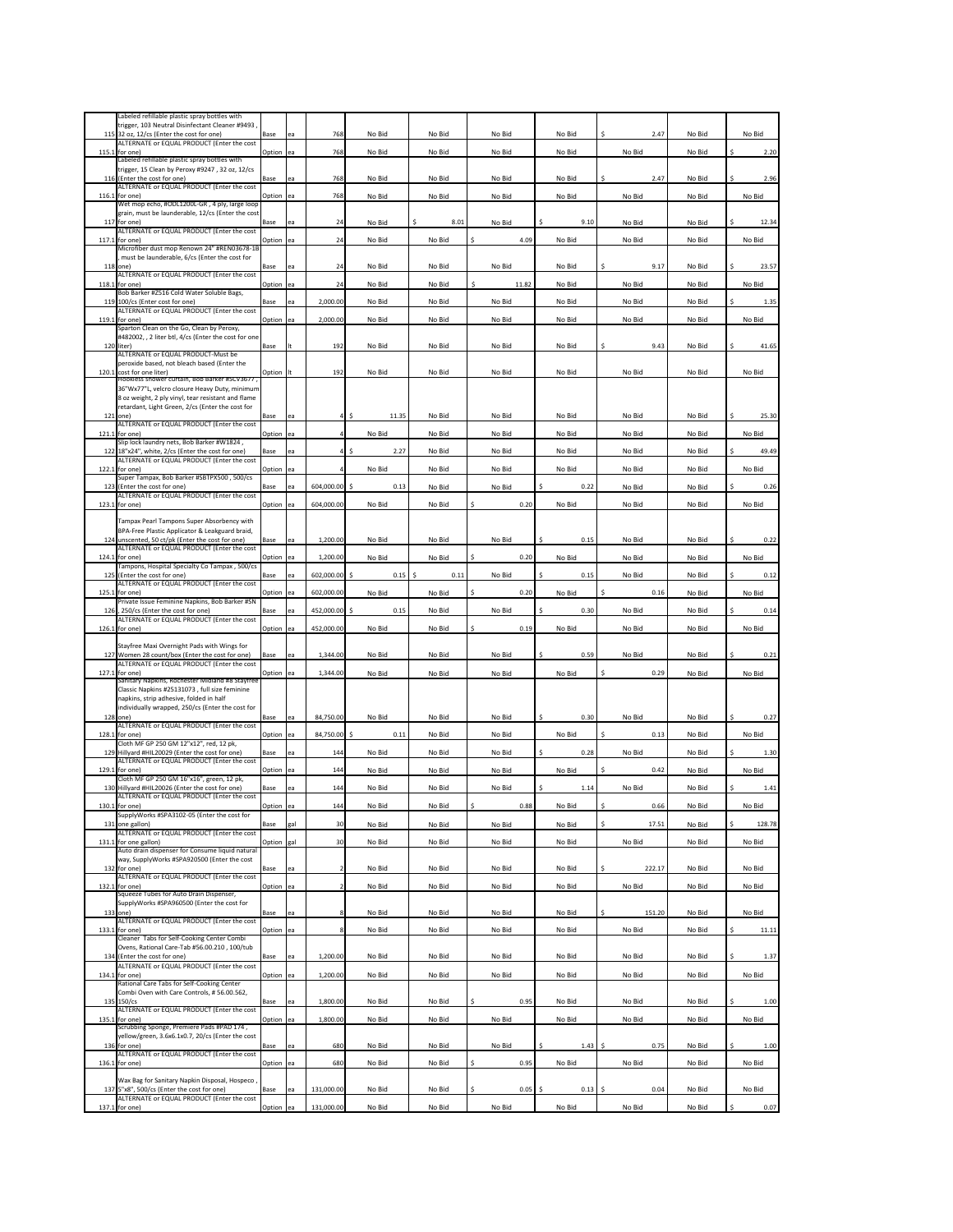|       | Stripper, Brulin Terragreen Stripper #BRN361002                                                     |            |           |           |        |             |                  |             |             |            |              |
|-------|-----------------------------------------------------------------------------------------------------|------------|-----------|-----------|--------|-------------|------------------|-------------|-------------|------------|--------------|
|       | 138 07, 2.5 gal, 2/cs (Enter the cost for one gallon)<br>ALTERNATE or EQUAL PRODUCT (Enter the cost | Base       | gal       | 40        | No Bid | No Bid      | No Bid           | No Bid      | No Bid      | 128.00     | 118.24       |
|       | 138.1 for one gallon)                                                                               | Option gal |           | 40        | No Bid | No Bid      | 15.19            | No Bid      | No Bid      | No Bid     | No Bid       |
|       | Bowl Cleaner, Rochester Midland Bowl Tamer                                                          |            |           |           |        |             |                  |             |             |            |              |
|       | #118112, cleaning, descaling, derusting and                                                         |            |           |           |        |             |                  |             |             |            |              |
| 139   | polishing toilets, Must be thickened liquid, 2 oz;<br>12/cs (Enter the cost for one gallon)         | Base       |           | 3,264.00  | No Bid | No Bid      | No Bid           | 6.90        | 0.21        | No Bid     | 5.30         |
|       | ALTERNATE or EQUAL PRODUCT (Enter the cost                                                          |            |           |           |        |             |                  |             |             |            |              |
| 139.1 | for one gallon)<br>Cube Truck, Rubbermaid #4619, metal frame,                                       | Option     | 07        | 3,264.00  | No Bid | No Bid      | No Bid           | No Bid      | No Bid      | 0.12       | No Bid       |
|       | 600 lb 20 cu ft cap, 48"x34"x36" (Enter the cost                                                    |            |           |           |        |             |                  |             |             |            |              |
| 140   | for one)                                                                                            | Base       | ea        |           | No Bid | No Bid      | 1,208.12         | 759.23<br>Ŝ | 757.82      | 890.00     | 640.94<br>\$ |
|       | ALTERNATE or EQUAL PRODUCT (Enter the cost<br>140.1 for one)                                        | Option ea  |           |           | No Bid | No Bid      | No Bid           | No Bid      | No Bid      | No Bid     | No Bid       |
|       |                                                                                                     |            |           |           |        |             |                  |             |             |            |              |
| 141   | Stainless Steel Cleaner Polish, 3M #14002, 21 oz<br>can, 12/cs (Enter the cost for one ounce)       | Base       | <b>OZ</b> | 1,764.00  | No Bid | No Bid      | No Bid           | 19.76       | No Bid      | 1.09       | 12.66        |
|       | ALTERNATE or EQUAL PRODUCT (Enter the cost                                                          |            |           |           |        |             |                  |             |             |            |              |
|       | 141.1 for one ounce)<br>Floor stripping pad, 3M #7200, Open Weave                                   | Option oz  |           | 1,764.00  | No Bid | No Bid      | 0.31             | No Bid      | No Bid      | No Bid     | No Bid       |
|       | Design, 20" color: black, 5/bx (Enter the cost for                                                  |            |           |           |        |             |                  |             |             |            |              |
| 142   | one)                                                                                                | Base       | ea        | 50        | No Bid | 5.60<br>Ś   | No Bid           | \$<br>13.24 | 3.96<br>Ŝ   | No Bid     | \$<br>7.85   |
| 142.1 | ALTERNATE or EQUAL PRODUCT (Enter the cost<br>for one)                                              | Option ea  |           | 50        | No Bid | No Bid      | 3.71             | No Bid      | No Bid      | \$<br>2.69 | No Bid       |
|       | Peroxi II by Spartan RTU Antibacterial Cleaning                                                     |            |           |           |        |             |                  |             |             |            |              |
|       | Power, kills 99.9% of household bacteria<br>*Staphylo-coccus aureus and Enterbacter                 |            |           |           |        |             |                  |             |             |            |              |
|       | aergenes) in 2 minutes, 32 oz, 12/cs (Enter the                                                     |            |           |           |        |             |                  |             |             |            |              |
| 143   | cost for one ounce)<br>ALTERNATE or EQUAL PRODUCT (Enter the cost                                   | Base       | oz        | 58,368.00 | No Bid | No Bid      | No Bid           | 0.12        | 0.10        | No Bid     | 4.62         |
| 143.1 | for one ounce)                                                                                      | Option     | oz        | 58,368.00 | No Bid | No Bid      | No Bid           | No Bid      | No Bid      | No Bid     | No Bid       |
|       | Bleach, Clorox, 96 oz, 6/cs (Enter the cost for                                                     |            |           |           |        |             |                  |             | <b>S</b>    |            |              |
| 144   | one ounce)<br>ALTERNATE or EQUAL PRODUCT (Enter the cost                                            | Base       | oz        | 24,768.00 | No Bid | No Bid      | No Bid           | \$<br>0.12  | 0.03        | 0.08<br>Ŝ  | No Bid       |
| 144.1 | for one ounce)                                                                                      | Option oz  |           | 24,768.00 | No Bid | No Bid      | 0.03             | No Bid      | No Bid      | 0.08       | 4.17<br>Ś    |
|       | Dermarite Total Foam, 1000 ml #0026F, 6/cs (NO<br>SUBSTITUTIONS) Dispensers will be provided as     |            |           |           |        |             |                  |             |             |            |              |
|       | needed, at no charge with item award. (Enter                                                        |            |           |           |        |             |                  |             |             |            |              |
|       | 145 the cost for one case)                                                                          | Base       |           | 473       | No Bid | No Bid      | No Bid           | 12.29       | No Bid      | 99.40      | 10.34        |
|       | Dermarite Kleen Foam anti-bacterial 1000 ml,                                                        |            |           |           |        |             |                  |             |             |            |              |
|       | Item #0093F, 6/cs (NO SUBSTITUTIONS)<br>Dispensers will be provided at no charge with               |            |           |           |        |             |                  |             |             |            |              |
| 146   | item award (Enter the cost for one case)                                                            | Base       | cs        | 256       | No Bid | No Bid      | No Bid           | No Bid      | 1.46        | 107.10     | No Bid       |
| 147   | Plastic Spray Bottle; 32 oz translucent with<br>graduations (Enter the cost for one)                | Base       |           | 172       | No Bid | Ś<br>1.00   | 0.96<br><b>S</b> | Ś<br>1.27   | \$<br>0.49  | 0.69<br>\$ | Ś<br>0.97    |
|       |                                                                                                     |            | ea        |           |        |             |                  |             |             |            |              |
|       | Trigger Sprayer for 32 oz spray bottle; adjustable<br>polyethylene spray trigger w/ nylon filter;   |            |           |           |        |             |                  |             |             |            |              |
|       | chemical resistant heavy duty w/ viton seal                                                         |            |           |           |        |             |                  |             |             |            |              |
|       | (must fit item #147 but could be ordered                                                            |            |           |           |        |             |                  |             |             |            |              |
|       | 148 separately) (Enter the cost for one)<br>Crystal Odor Protein by Whittaker, Stain Odor           | Base       | ea        | 172       | No Bid | No Bid      | 0.96             | No Bid      | 0.54        | 6.95       | No Bid       |
|       | Remover, effective on organic stains, RTU no                                                        |            |           |           |        |             |                  |             |             |            |              |
| 149   | VOC's, 12 oz, 12/cs (Enter the cost for one<br>ounce)                                               | Base       | oz        | 1,296.00  | No Bid | No Bid      | No Bid           | No Bid      | No Bid      | 1.71       | Ś<br>9.99    |
|       | ALTERNATE or EQUAL PRODUCT (Enter the cost                                                          |            |           |           |        |             |                  |             |             |            |              |
| 149.1 | for one ounce)<br>Clorox Healthcare Bleach germicidal cleaner,                                      | Option     | loz       | 1,296.00  | No Bid | No Bid      | No Bid           | No Bid      | No Bid      | No Bid     | No Bid       |
|       | hospital grade, #689790, 32 oz Spray bottles,                                                       |            |           |           |        |             |                  |             |             |            |              |
| 150   | 6/cs (NO SUBSTITUTIONS) (Enter the cost for                                                         |            |           |           |        | Š.          | .S               |             |             |            |              |
|       | one case)<br>Clorox Healthcare Bleach germicidal cleaner,                                           | Base       | cs        | 92        | No Bid | 71.40       | 119.28           | 115.65<br>Ŝ | No Bid      | 103.00     | \$<br>13.83  |
|       | hospital grade, Refill #68978, 128 oz btl, 4/cs                                                     |            |           |           |        |             |                  |             |             |            |              |
| 151   | (NO SUBSTITUTIONS) (Enter the cost for one<br>case)                                                 | Base       | <b>CS</b> | 144       | No Bid | 71.40<br>Š. | 146.08           | 162.75      | No Bid      | 116.00     | \$<br>16.21  |
|       | 152 SOS pads, 10/bx (Enter the cost for one)                                                        | Base       | ea        | 140       | No Bid | No Bid      | No Bid           | 0.32<br>Ś   | 0.30        | No Bid     | \$<br>0.44   |
| 152.1 | ALTERNATE or EQUAL PRODUCT (Enter the cost<br>for one)                                              | Option     | ea        | 140       | No Bid | No Bid      | 0.59             | No Bid      | No Bid      | 2.69       | No Bid       |
|       | Flat Urinal Screen Cherry fragrance, Hospital                                                       |            |           |           |        |             |                  |             |             |            |              |
|       | Specialty Co, 12/bx, 6 bx/cs (Enter the cost for                                                    |            |           |           |        |             |                  |             |             |            |              |
| 153   | one)<br>ALTERNATE or EQUAL PRODUCT (Enter the cost                                                  | Base       | ea        | 1,224.00  | No Bid | No Bid      | No Bid           | Ś<br>2.01   | 0.76        | No Bid     | 3.54         |
| 153.1 | for one)                                                                                            | Option     | ea        | 1,224.00  | No Bid | No Bid      | 1.29             | No Bid      | No Bid      | 2.89       | No Bid       |
|       | Toilet Bowl Mop, Unisan UNS#160, 4-1/2'<br>strands of acid-resistant polypropylene; 12'             |            |           |           |        |             |                  |             |             |            |              |
|       | 154 plastic handle (Enter the cost for one)                                                         | Base       | ea        | 197       | No Bid | No Bid      | No Bid           | \$<br>3.17  | 1.10        | No Bid     | 8.95         |
|       | ALTERNATE or EQUAL PRODUCT (Enter the cost<br>154.1 for one)                                        | Option ea  |           | 197       | No Bid | No Bid      | 1.50             | No Bid      | No Bid      | Ś<br>0.66  | No Bid       |
|       |                                                                                                     |            |           |           |        |             |                  |             |             |            |              |
|       | Toilet Bowl Brush, Rubbermaid #6320, plastic<br>handle; polypropylene fill, 17"L CANNOT consist     |            |           |           |        |             |                  |             |             |            |              |
| 155   | of any metal parts (Enter the cost for one)                                                         | Base       | ea        | 622       | No Bid | Ś<br>5.08   | No Bid           | \$<br>3.98  | No Bid      | No Bid     | Ś<br>7.61    |
|       | ALTERNATE or EQUAL PRODUCT (Enter the cost                                                          |            |           |           |        |             |                  |             |             |            |              |
|       | 155.1 for one)                                                                                      | Option ea  |           | 622       | No Bid | No Bid      | Ś<br>10.24       | No Bid      | No Bid      | No Bid     | No Bid       |
|       | Toilet Bowl Brush, Rubbermaid #6310, plastic                                                        |            |           |           |        |             |                  |             |             |            |              |
| 156   | handle, polypropylene fill, 14.5" long, color:<br>white, 24/cs (Enter the cost for one)             | Base       | ea        | 5,112.00  | No Bid | \$<br>1.57  | 1.72<br>\$       | \$<br>3.98  | Š.<br>2.59  | No Bid     | Ś<br>3.44    |
|       | ALTERNATE or EQUAL PRODUCT (Enter the cost                                                          |            |           |           |        |             |                  |             |             |            |              |
| 156.1 | for one)<br>Renown Stain Mark Eraser #REN05143, 30/cs                                               | Option     | ea        | 5,112.00  | No Bid | No Bid      | No Bid           | No Bid      | No Bid      | Ś<br>2.33  | No Bid       |
| 157   | (Enter the cost for one)                                                                            | Base       | ea        | 420       | No Bid | No Bid      | No Bid           | Ś<br>1.29   | 1.46<br>Ŝ   | No Bid     | Ś<br>1.85    |
|       | ALTERNATE or EQUAL PRODUCT (Enter the cost                                                          |            |           |           |        |             |                  |             |             |            |              |
| 157.1 | for one)                                                                                            | Option ea  |           | 420       | No Bid | No Bid      | 1.17             | No Bid      | No Bid      | No Bid     | No Bid       |
|       | Floor Finish, Spartan I-shine Floor finish                                                          |            |           |           |        |             |                  |             |             |            |              |
|       | 158 #SPA4055, 5 gal (Enter the cost for one gallon)<br>ALTERNATE or EQUAL PRODUCT (Enter the cost   | Base       | gal       | 55        | No Bid | No Bid      | No Bid           | Ś<br>30.47  | No Bid      | No Bid     | \$<br>151.63 |
| 158.1 | for one gallon)                                                                                     | Option gal |           | 55        | No Bid | No Bid      | No Bid           | No Bid      | Ś<br>13.28  | No Bid     | No Bid       |
| 159   | Cling type bowl cleaner, 24 oz, 12/cs (Enter the<br>cost for one ounce)                             | Base       | <b>OZ</b> | 41,184.00 | No Bid | 0.10        | No Bid           | 0.22<br>Ś   | 0.08        | No Bid     |              |
|       | ALTERNATE or EQUAL PRODUCT (Enter the cost                                                          |            |           |           |        |             |                  |             |             |            | 14.65        |
|       |                                                                                                     |            |           |           |        |             |                  |             |             |            |              |
|       | 159.1 for one ounce)                                                                                | Option oz  |           | 41,184.00 | No Bid | No Bid      | No Bid           | No Bid      | No Bid      | No Bid     | No Bid       |
|       | Refresh Azure Foaming Hand Soap, dispenser<br>refill bottle, 1000mL, fresh scent, 6/cs #AZU1L       |            |           |           |        |             |                  |             |             |            |              |
|       | (NO SUBSTITUTIONS) (Enter the cost for one<br>160 case)                                             | Base       | cs        | 192       | No Bid | No Bid      | \$<br>80.40      | No Bid      | \$<br>57.30 | 64.90<br>Ŝ | \$<br>9.28   |